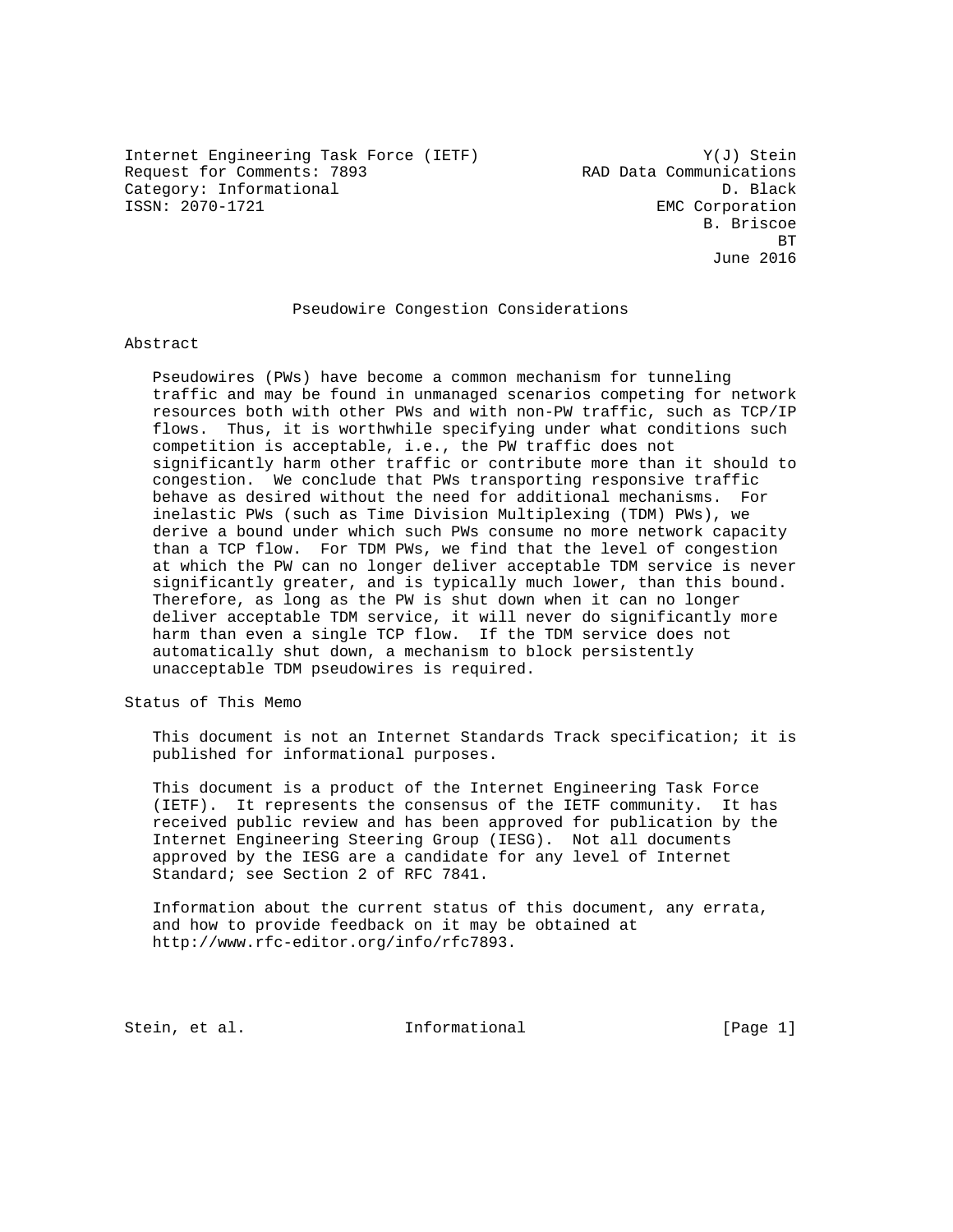# Copyright Notice

 Copyright (c) 2016 IETF Trust and the persons identified as the document authors. All rights reserved.

 This document is subject to BCP 78 and the IETF Trust's Legal Provisions Relating to IETF Documents (http://trustee.ietf.org/license-info) in effect on the date of publication of this document. Please review these documents carefully, as they describe your rights and restrictions with respect to this document. Code Components extracted from this document must include Simplified BSD License text as described in Section 4.e of the Trust Legal Provisions and are provided without warranty as described in the Simplified BSD License.

Table of Contents

| 2.             |                                                        |  |  |  |  |
|----------------|--------------------------------------------------------|--|--|--|--|
|                | 3. PWs Comprising Elastic Flows 6                      |  |  |  |  |
|                | 4. PWs Comprising Inelastic Flows 7                    |  |  |  |  |
| 5 <sub>1</sub> |                                                        |  |  |  |  |
|                | 6. Security Considerations 19                          |  |  |  |  |
|                | 7. Informative References 19                           |  |  |  |  |
|                | Appendix A. Loss Probabilities for TDM PWs 22          |  |  |  |  |
|                | Appendix B. Effect of Packet Loss on Voice Ouality for |  |  |  |  |
|                | Structure-Aware TDM PWs 23                             |  |  |  |  |
|                |                                                        |  |  |  |  |

Stein, et al. 1nformational [Page 2]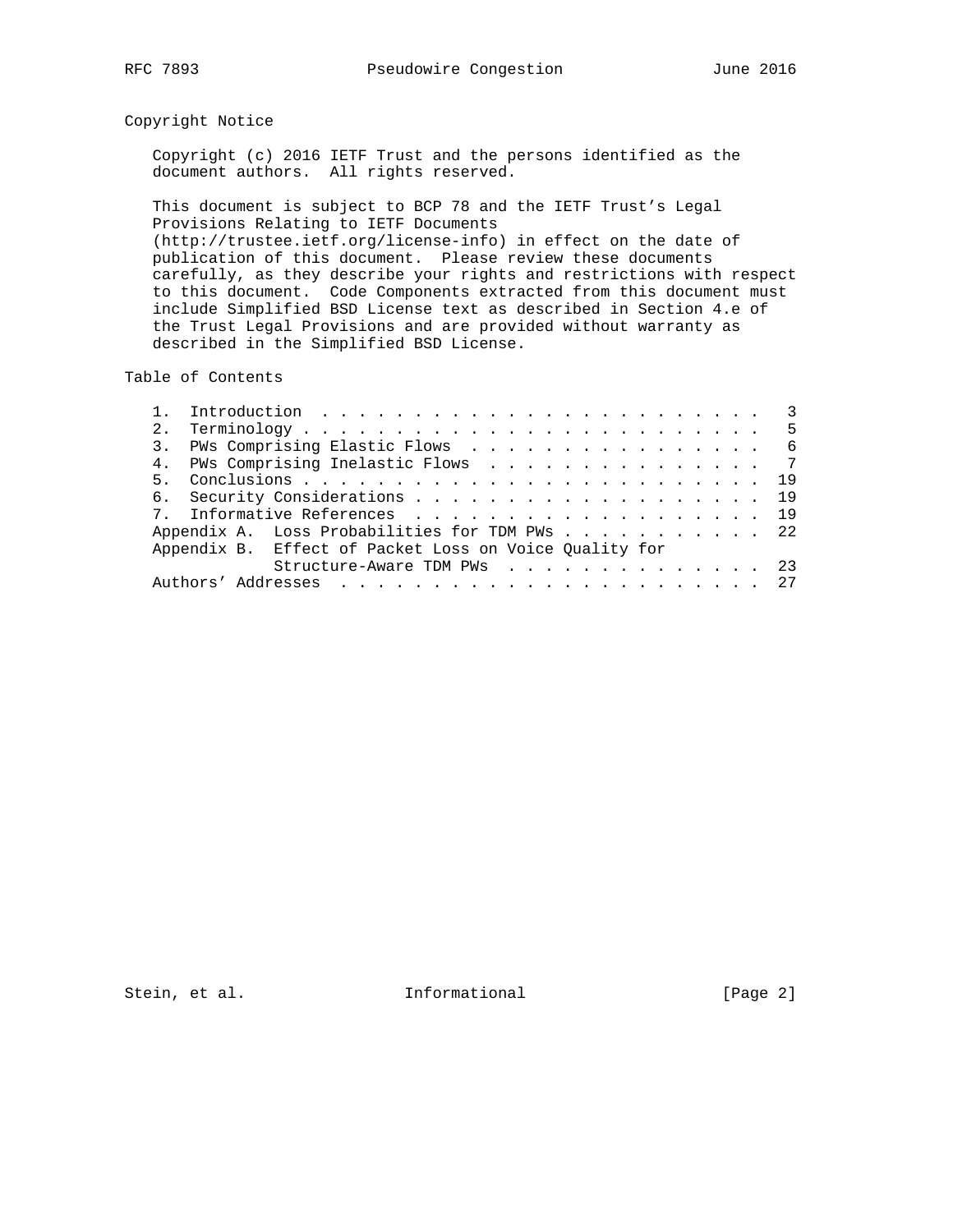# 1. Introduction

 A pseudowire (PW) (see [RFC3985]) is a construct for tunneling a native service, such as Ethernet or TDM, over a Packet Switched Network (PSN), such as IPv4, IPv6, or MPLS. The PW packet encapsulates a unit of native service information by prepending the headers required for transport in the particular PSN (which must include a demultiplexer field to distinguish the different PWs) and preferably the 4-byte Pseudowire Emulation Edge-to-Edge (PWE3) control word.

 PWs have no bandwidth reservation or control mechanisms, meaning that when multiple PWs are transported in parallel, and/or in parallel with other flows, there is no defined means for allocating resources for any particular PW, or for preventing the negative impact of a particular PW on neighboring flows. The case where the service provider network provisions a PW with sufficient capacity is well understood and will not be discussed further here. Concerns arise when PWs share network capacity with elastic or congestion-responsive traffic, whether that capacity sharing was planned by a service provider or results from PW deployment by an end user.

 PWs are most often placed in MPLS tunnels, but we herein restrict ourselves to PWs in IPv4 or IPv6 PSNs; MPLS PSNs are beyond the scope of this document. There are several mechanisms that enable transporting PWs over an IP infrastructure, including:

- o UDP/IP encapsulations as defined for TDM PWs [RFC4553] [RFC5086] [RFC5087],
- o PWs based on Layer 2 Tunneling Protocol (L2TPv3) [RFC3931],
- o MPLS PWs directly over IP according to RFC 4023 [RFC4023], and
- o MPLS PWs over Generic Routing Encapsulation (GRE) over IP according to RFC 4023 [RFC4023].

 Whenever PWs are transported over IP, they may compete for network resources with neighboring congestion-responsive flows (e.g., TCP flows). In this document, we study the effect of PWs on such neighboring flows, and discover that the negative impact of PW traffic is generally no worse than that of congestion-responsive flows [RFC2914] [RFC5033].

 At first glance, one may consider a PW transported over IP to be considered as a single flow, on par with a single TCP flow. Were we to accept this tenet, we would require a PW to back off under congestion to consume no more bandwidth than a single TCP flow under

Stein, et al. 1nformational [Page 3]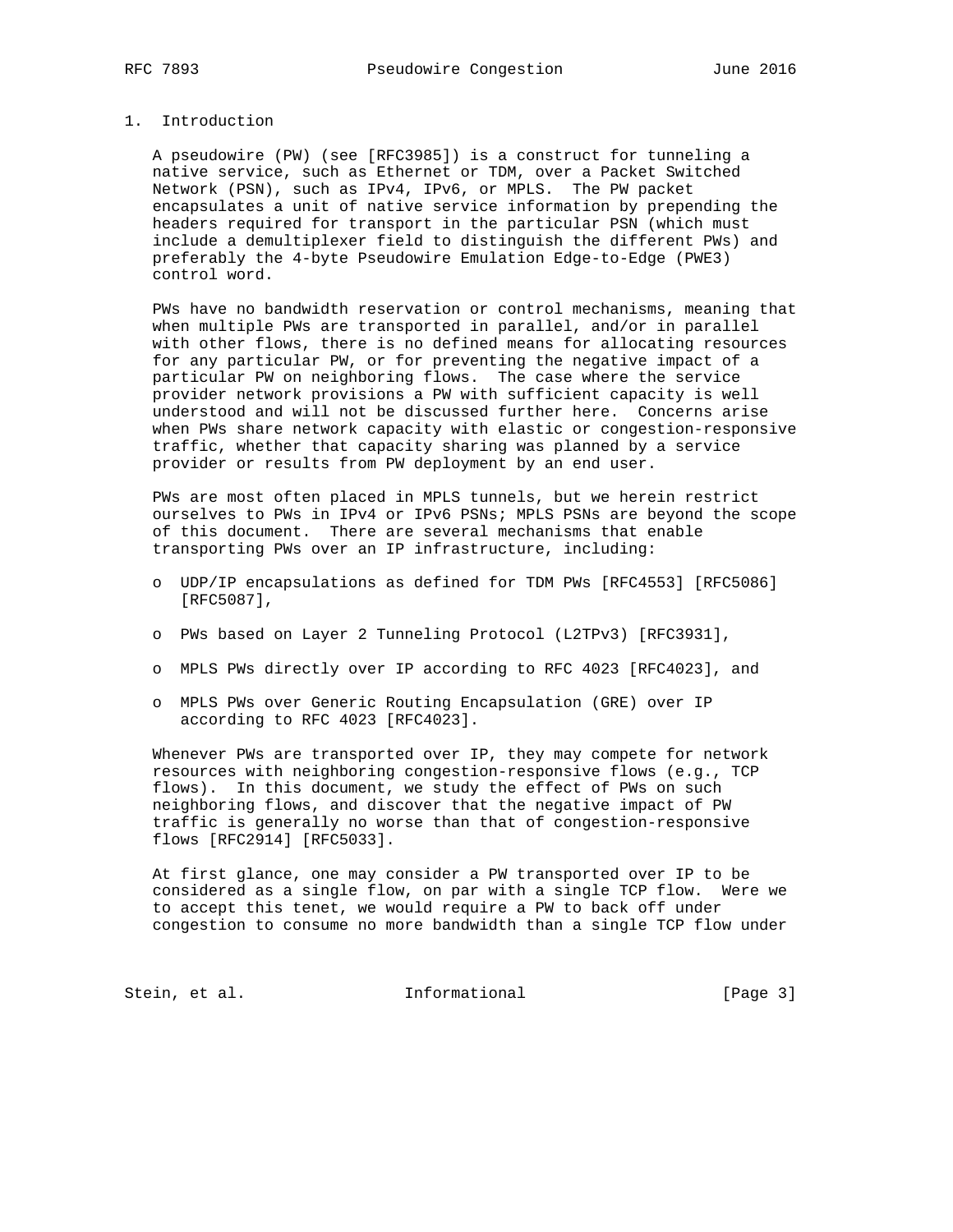such conditions (see [RFC5348]). However, since PWs may carry traffic from many users, it makes more sense to consider each PW to be equivalent to multiple TCP flows.

The following two sections consider PWs of two types:

Elastic Flows:

 Section 3 concludes that the response to congestion of a PW carrying elastic (e.g., TCP) flows is no different from the aggregated behaviors of the individual elastic flows, had they not been encapsulated within a PW.

Inelastic Flows:

 Section 4 considers the case of inelastic constant bit rate (CBR) TDM PWs [RFC4553] [RFC5086] [RFC5087] competing with TCP flows. Such PWs require a preset amount of bandwidth, that may be lower or higher than that consumed by an otherwise unconstrained TCP flow under the same network conditions. In any case, such a PW is unable to respond to congestion in a TCP-like manner; although admittedly the total bandwidth it consumes remains constant and does not increase to consume additional bandwidth as TCP rates back off. For TDM services, we will show that TDM service quality degradation generally occurs before the TDM PW becomes TCP unfriendly. For TDM services that do not automatically shut down when they persistently fail to comply with acceptable TDM service criteria, a transport circuit breaker [CIRCUIT-BREAKER] may be employed as a last resort to shut down a TDM pseudowire that can no longer deliver acceptable service.

 Thus, in both cases, pseudowires will not inflict significant harm on neighboring TCP flows, as in one case they respond adequately to congestion, and in the other they would be shut down due to being unable to deliver acceptable service before harming neighboring flows.

 Note: This document contains a large number of graphs that are necessary for its understanding, but could not be rendered in ASCII. It is strongly suggested that the PDF version be consulted.

Stein, et al. 1nformational [Page 4]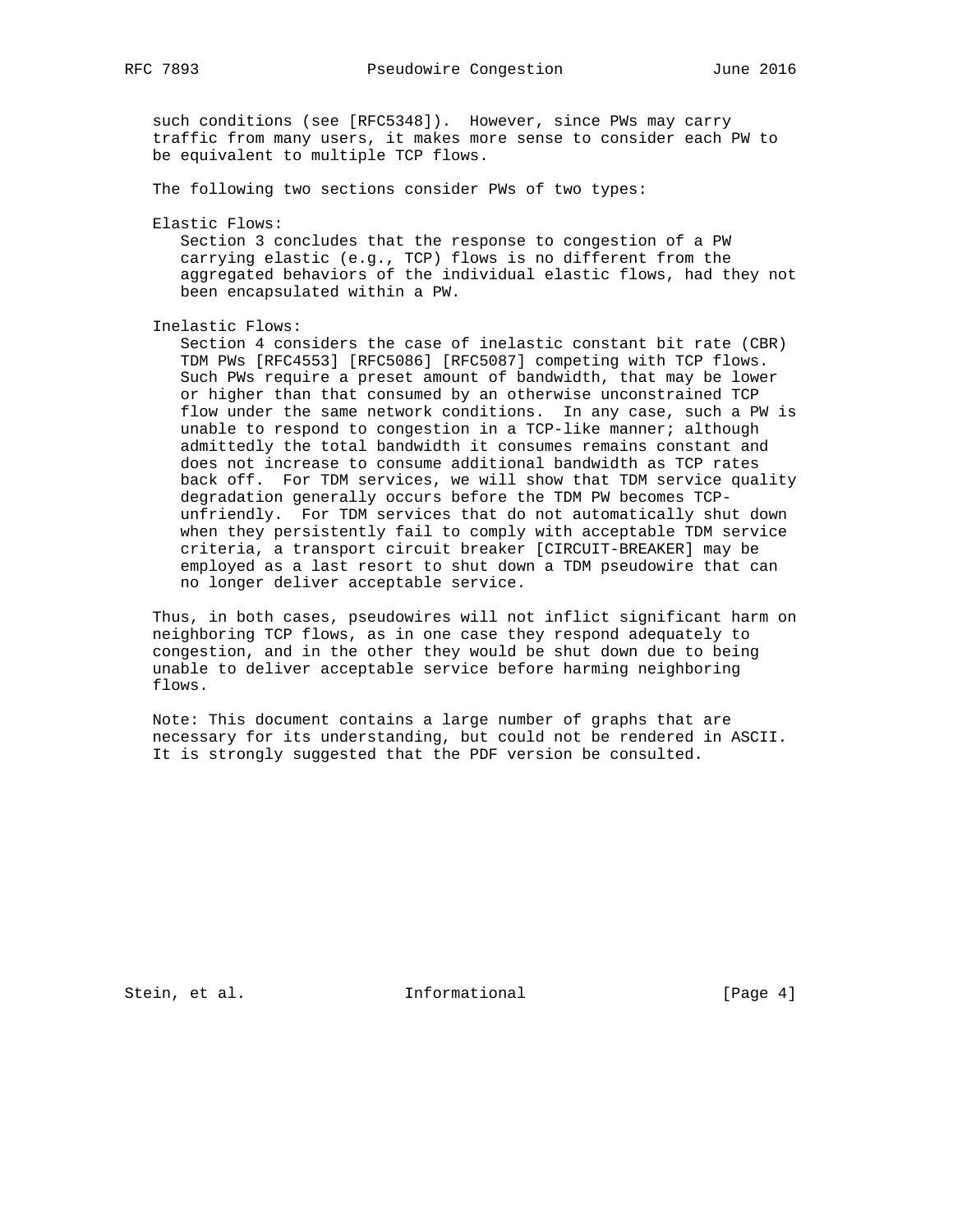# 2. Terminology

The following acronyms are used in this document:

- AIS Alarm Indication Signal (see [G775])
- BER Bit Error Rate [G826]
- BW Bandwidth
- CBR Constant Bit Rate
- ES Errored Second [G826]
- ESR Errored Second Rate [G826]
- GRE Generic Routing Encapsulation [RFC2784]
- L2TPv3 Layer 2 Tunneling Protocol Version 3 [RFC3931]
- MOS Mean Opinion Score [P800]
- MPLS Multiprotocol Label Switching [RFC3031]
- NSP Native Service Processing [RFC3985]
- PLR Packet Loss Ratio
- PSN Packet Switched Network [RFC3985]
- PW Pseudowire [RFC3985]
- SAToP Structure-Agnostic TDM over Packet [RFC4553]
- SES Severely Errored Seconds [G826]
- SESR Severely Errored Seconds Ratio [G826]
- TCP Transmission Control Protocol
- TDM Time Division Multiplexing [G703]
- UDP User Datagram Protocol

Stein, et al. 10 methormational [Page 5]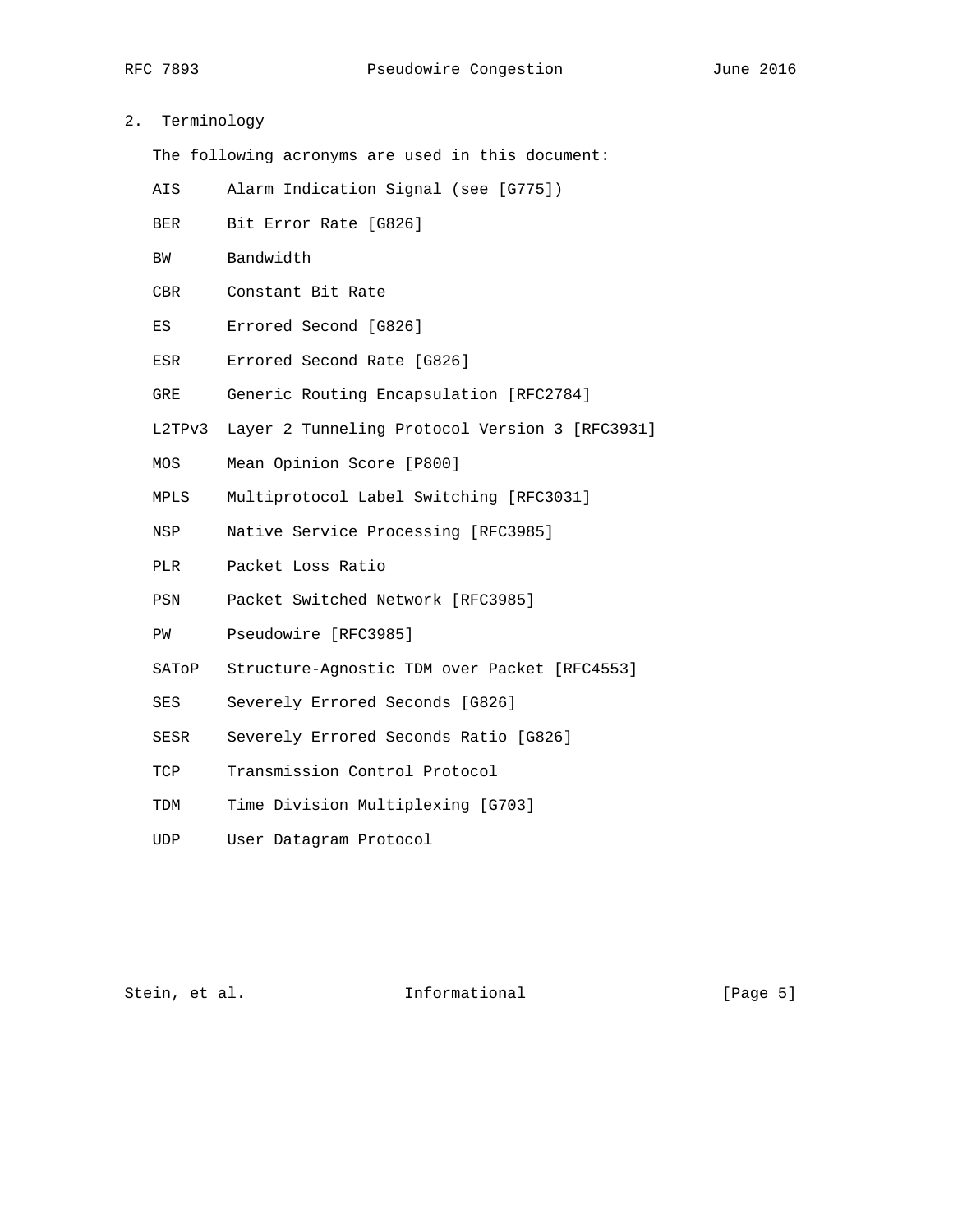## 3. PWs Comprising Elastic Flows

 In this section, we consider Ethernet PWs that primarily carry congestion-responsive traffic. We expand on the remark in Section 8 (Congestion Control) of [RFC4553], and show that the desired congestion avoidance behavior is automatically obtained and additional mechanisms are not needed.

 Let us assume that an Ethernet PW aggregating several TCP flows is flowing alongside several TCP/IP flows. Each Ethernet PW packet carries a single Ethernet frame that carries a single IP packet that carries a single TCP segment. Thus, if congestion is signaled by an intermediate router dropping a packet, a single end-user TCP/IP packet is dropped, whether or not that packet is encapsulated in the PW.

 The result is that the individual TCP flows inside the PW experience the same drop probability as the non-PW TCP flows. Thus, the behavior of a TCP sender (retransmitting the packet and appropriately reducing its sending rate) is the same for flows directly over IP and for flows inside the PW. In other words, individual TCP flows are neither rewarded nor penalized for being carried over the PW. An elastic PW does not behave as a single TCP flow, as it will consume the aggregated bandwidth of its component flows; yet if its component TCP flows backs off by some percentage, the bandwidth of the PW as a whole will be reduced by the very same percentage, purely due to the combined effect of its component flows.

 This is, of course, precisely the desired behavior. Were individual TCP flows rewarded for being carried over a PW, this would create an incentive to create PWs for no operational reason. Were individual flows penalized, there would be a deterrence that could impede pseudowire deployment.

 There have been proposals to add additional TCP-friendly mechanisms to PWs, for example by carrying PWs over DCCP. In light of the above arguments, it is clear that this would force the PW down to the bandwidth of a single flow, rather than N flows, and penalize the constituent TCP flows. In addition, the individual TCP flows would still back off due to their endpoints being oblivious to the fact that they are carried over a PW. This would further degrade the flow's throughput as compared to a non-PW-encapsulated flow, in contradiction to desirable behavior.

Stein, et al. 1nformational (Page 6)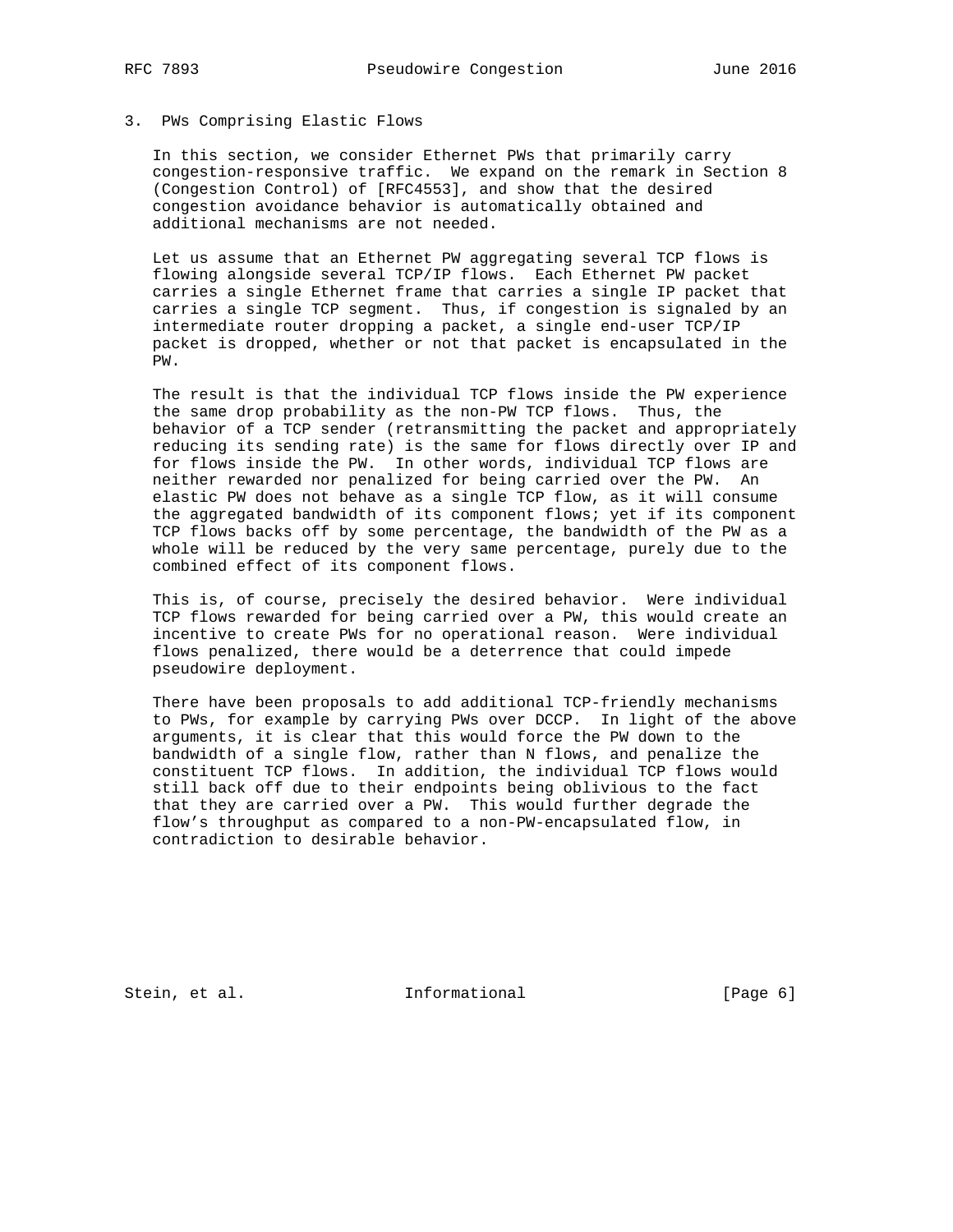We have limited our treatment to the case of TCP traffic carried by Ethernet PWs (which are by far the most commonly deployed packet carrying pseudowires), but it is not overly difficult to show that our result is equally valid for other PW types, such as ATM or frame relay pseudowires.

# 4. PWs Comprising Inelastic Flows

 Inelastic PWs, such as TDM PWs [RFC4553] [RFC5086] [RFC5087], are potentially more problematic than the elastic PWs of the previous section. As mentioned in Section 8 (Congestion Control) of [RFC4553], being constant bit rate (CBR), TDM PWs can't incrementally respond to congestion in a TCP-like fashion. On the other hand, being CBR, TDM PWs do not make things worse by attempting to capture additional bandwidth when neighboring TCP flows back off.

 Since a TDM PW consumes a constant amount of bandwidth, if the bandwidth occupied by a TDM PW endangers the network as a whole, it might seem that the only recourse is to shut it down, denying service to all customers of the TDM native service. Nonetheless, under certain conditions it may be possible to reduce the bandwidth consumption of an emulated TDM service. A prevalent case is that of a TDM native service that carries voice channels that may not all be active. The ATM Adaptation Layer 2 (AAL2) mode of [RFC5087] (perhaps along with connection admission control) can enable bandwidth adaptation, at the expense of more sophisticated native service processing (NSP).

 In the following, we will focus on structure-agnostic TDM PWs [RFC4553] although similar analysis can be readily applied to structure-aware PWs (see Appendix B). We will show that, for many cases of interest, a TDM PW, even when treated as a single flow, will behave in a reasonable manner without any additional mechanisms. We also show that, at the level of congestion when a TDM PW can no longer deliver acceptable TDM service, a single unconstrained TCP flow would typically still consume more capacity than a whole TDM PW. Therefore, to ensure that a TDM PW does not inflict significantly more harm than a TCP flow, it suffices to shut down a TDM PW that is persistently unable to deliver acceptable TDM service. This shutting down could be accomplished by employing a managed transport circuit breaker, by which we mean an automatic mechanism for terminating an unresponsive flow during persistently high levels of congestion [CIRCUIT-BREAKER]. Note that a transport circuit breaker is intended as a protection mechanism of last resort, just as an electrical circuit breaker is only triggered when absolutely necessary.

Stein, et al. 1nformational [Page 7]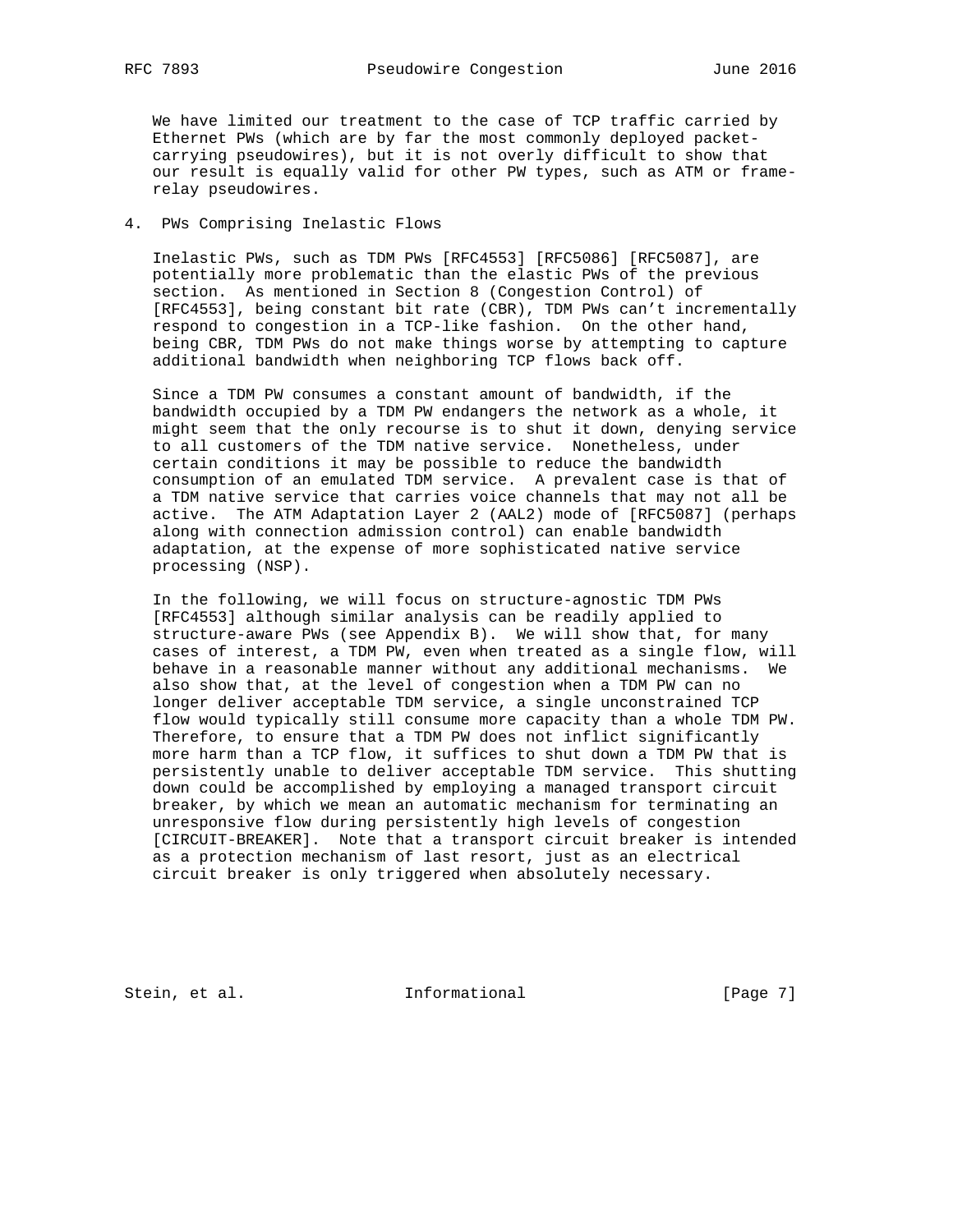For the avoidance of doubt, the above does not say that a TDM PW should be shut down when it becomes TCP-unfriendly. It merely says that the act of shutting down a TDM PW that can no longer deliver acceptable TDM service ensures that the PW does not contribute to congestion significantly more than a TCP flow would. Also, note that being unable to deliver acceptable TDM service for a short amount of time is insufficient justification for shutting down a TDM PW. While TCP flows react within a round-trip time, service commissioning and decommissioning are generally time-consuming processes that should only be undertaken when it becomes clear that the congestion is not transient.

 In order to quantitatively compare TDM PWs to TCP flows, we will compare the effect of TDM PW traffic with that of TCP traffic having the same packet size and delay. This is potentially an overly pessimistic comparison, as TDM PW packets are frequently configured to be short in order to minimize latency, while TCP packets are free to be much larger.

 There are two network parameters relevant to our discussion, namely the one-way delay (D) and the packet loss ratio (PLR). The one-way delay of a native TDM service consists of the physical time-of-flight plus 125 microseconds for each TDM switch traversed, and is thus very small as compared to typical PSN network-crossing latencies. Since TDM services are designed with this low latency in mind, emulated TDM services are usually required to have similar low end-to-end delay. In our comparisons, we will only consider one-way delays of a few milliseconds.

 Regarding packet loss, the relevant RFCs specify actions to be carried out upon detecting a lost packet. Structure-agnostic transport has no alternative to outputting an "all-ones" Alarm Indication Signal (AIS) pattern towards the TDM circuit, which, when long enough in duration, is recognized by the receiving TDM device as a fault indication (see Appendix A). TDM standards (such as [G826]) place stringent limits on the number of such faults tolerated. Calculations presented in Appendix A show that only loss probabilities in the realm of fractions of a percent are relevant for structure-agnostic transport. Structure-aware transport regenerates frame alignment signals, thus avoiding AIS indications resulting from infrequent packet loss. Furthermore, for TDM circuits carrying voice channels, the use of packet loss concealment algorithms is possible (such algorithms have been previously described for TDM PWs). However, even structure-aware transport ceases to provide a useful service at about 2 percent loss probability. Hence, in our comparisons we will only consider PLRs of 1 or 2 percent.

Stein, et al. 1nformational [Page 8]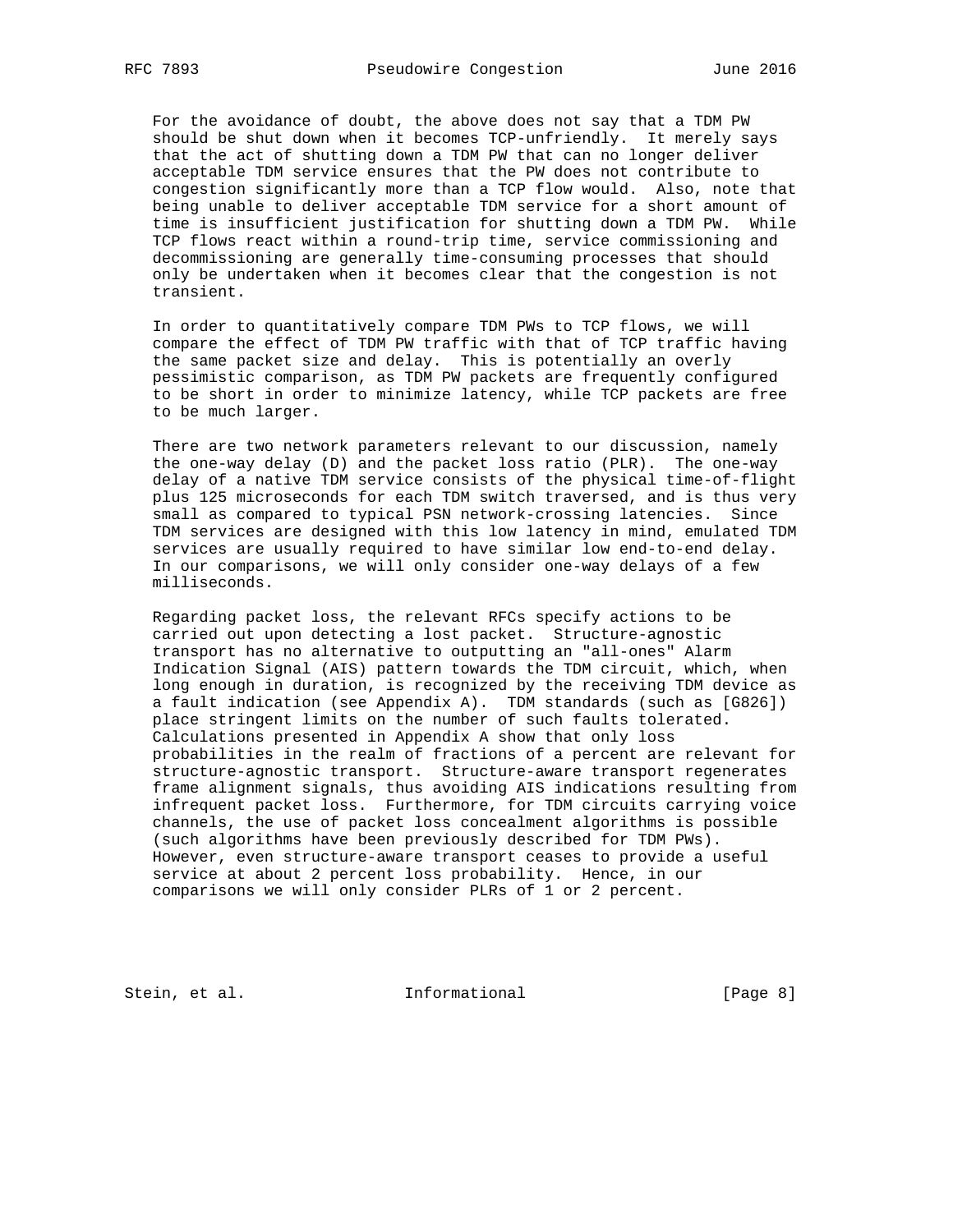RFC 7893 Pseudowire Congestion June 2016

 TCP Friendly Rate Control (TFRC) [RFC5348] provides a simplified formula for TCP throughput as a function of round-trip delay and packet loss ratio.

 S X = ------------------------------------------------ R (  $sqrt(2p/3) + 12sqrt(3p/8) p (1+32p^2)$  )

where:

X is the average sending rate in bytes per second,

S is the segment (packet payload) size in bytes,

R is the round-trip time in seconds,

p is the packet loss probability (i.e., PLR/100).

 We can now compare the bandwidth consumed by TDM pseudowires with that of a TCP flow for a given packet loss ratio and one-way end-to end delay (taken to be half the round-trip delay R). The results are depicted in the accompanying figures (available only in the PDF version of this document). In Figures 1 and 2, we see the conventional rate vs. packet loss plot for low-rate TDM (both T1 and E1) traffic, as well as TCP traffic with the same payload size (64 or 256 bytes respectively). Since the TDM rates are constant (T1 and E1 having payload throughputs of 1.544 Mbps and 2.048 Mbps respectively), and Structure-Agnostic TDM over packet (SAToP) can only faithfully emulate a TDM service up to a PLR of about half a percent, the T1 and E1 pseudowires occupy line segments on the graph. On the other hand, the TCP rate equation produces rate curves dependent on both one-way delay and packet loss.

 For large packet sizes, short one-way delays, and low packet loss ratios, the TDM pseudowires typically consume much less bandwidth than TCP would under identical conditions. For small packets, long one-way delays, and high packet loss ratios, TDM PWs potentially consume more bandwidth, but only marginally. Furthermore, our "apples to apples" comparison forced the TCP traffic to use packets of sizes smaller than would be typical.

 Similarly, in Figures 3 and 4 we repeat the exercise for higher rate E3 and T3 (rates 34.368 and 44.736 Mbps respectively) pseudowires, allowing delays and PLRs suitable for these signals. We see that the TDM pseudowires consume much less bandwidth than TCP, for all reasonable parameter combinations.

Stein, et al. 1nformational [Page 9]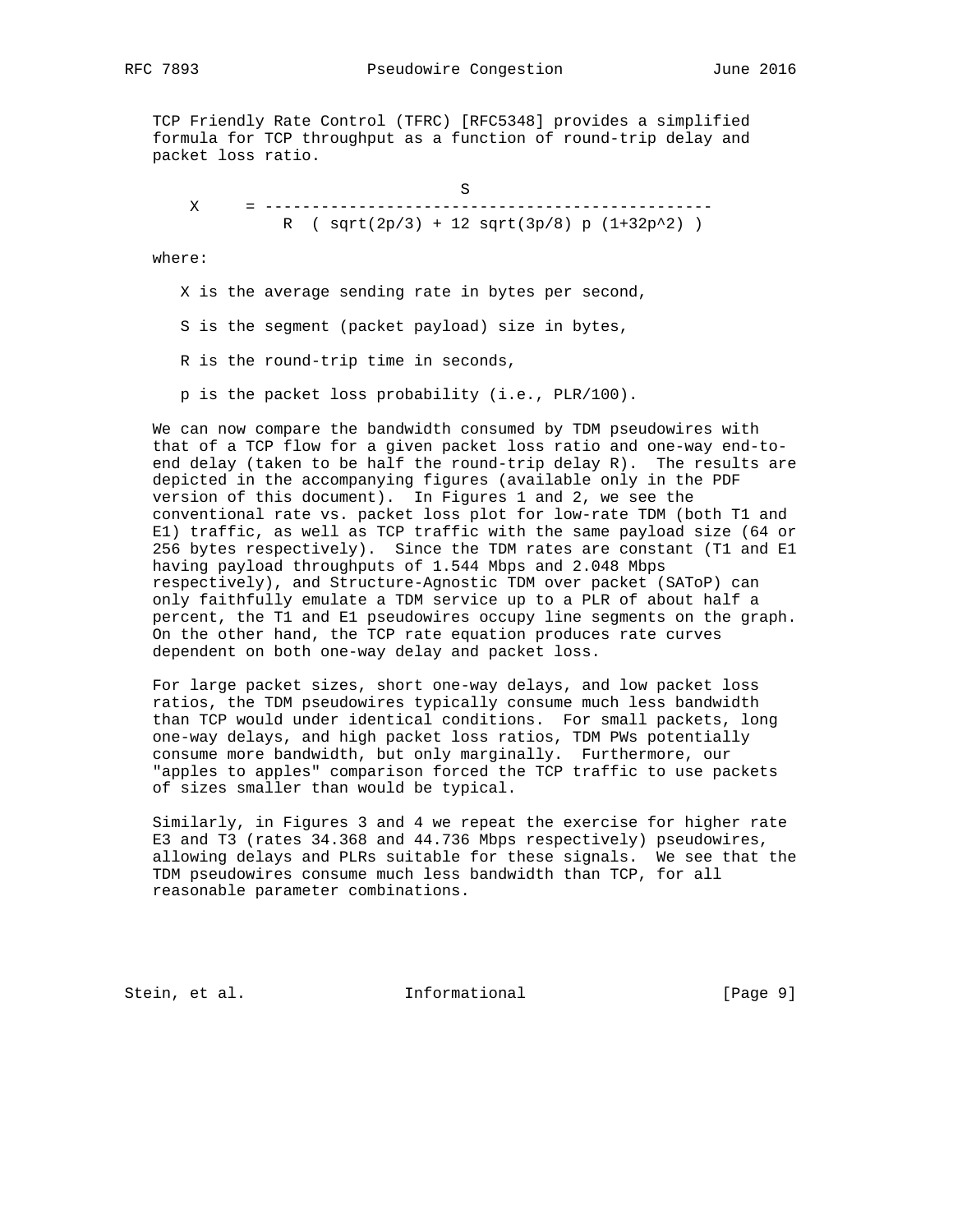-------------------------------------------------------------------- I I I I I I I I I E1/T1 PWs vs. TCP for segment size 64B I I I I I I I I I I (only in PDF version) I I I I I I I I I I I --------------------------------------------------------------------

Figure 1: E1/T1 PWs vs. TCP for Segment Size 64B

Stein, et al. 1nformational [Page 10]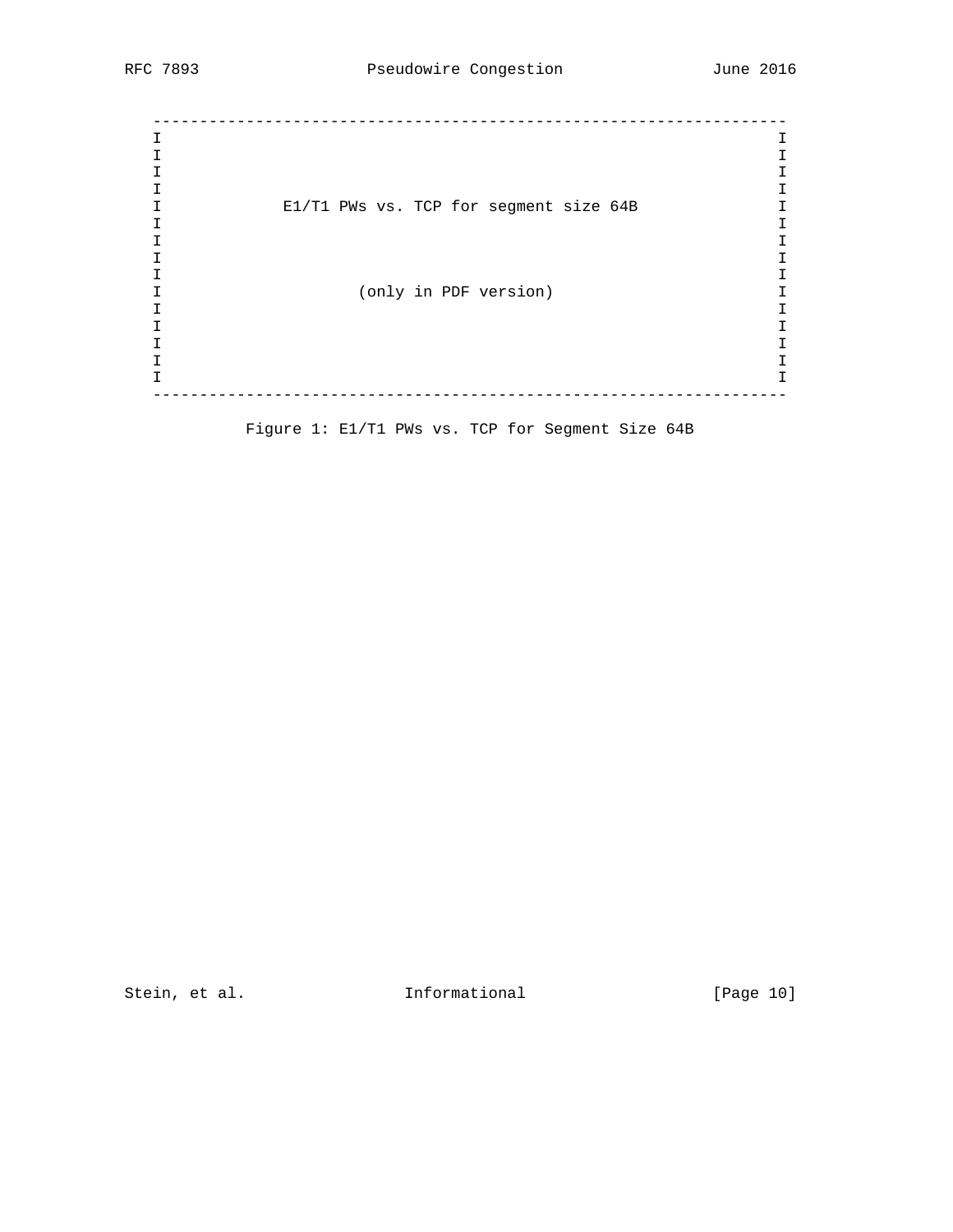-------------------------------------------------------------------- I I I I I I I I I E1/T1 PWs vs. TCP for segment size 256B I I I I I I I I I I (only in PDF version) I I I I I I I I I I I --------------------------------------------------------------------

Figure 2: E1/T1 PWs vs. TCP for Segment Size 256B

Stein, et al. 1nformational [Page 11]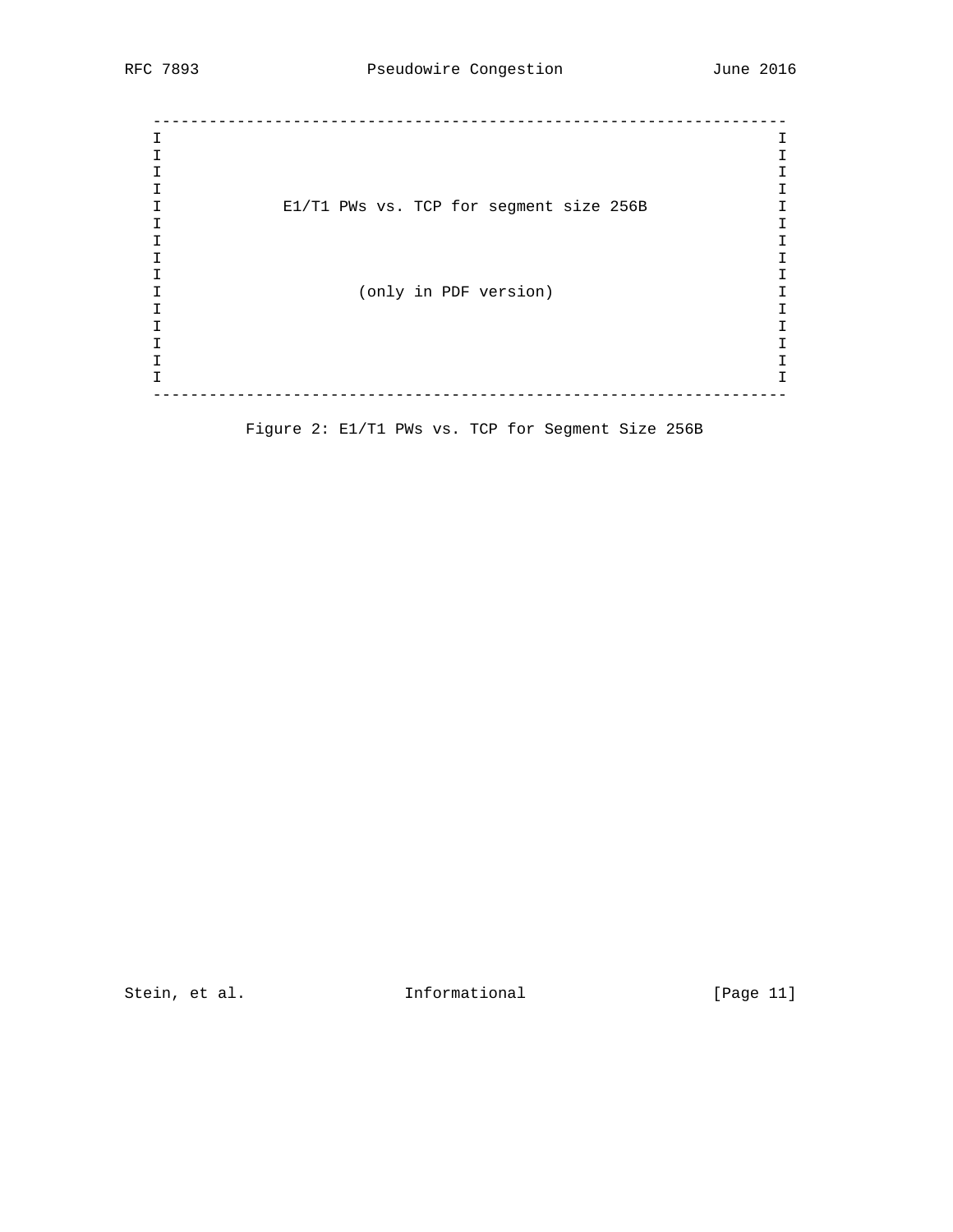-------------------------------------------------------------------- I I I I I I I I I E3/T3 PWs vs. TCP for segment size 536B I I I I I I I I I I (only in PDF version) I I I I I I I I I I I --------------------------------------------------------------------

Figure 3: E3/T3 PWs vs. TCP for Segment Size 536B

Stein, et al. 1nformational [Page 12]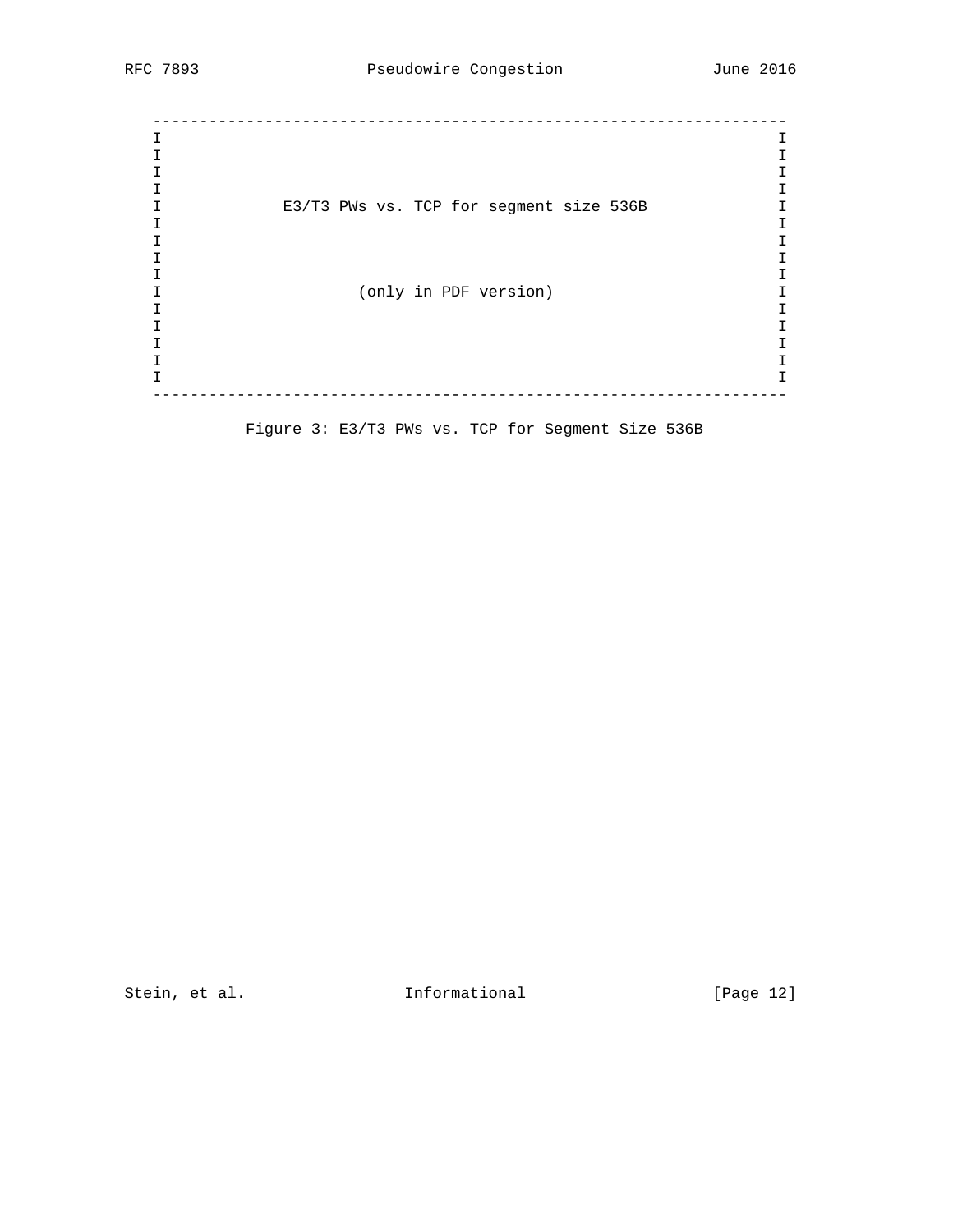-------------------------------------------------------------------- I I I I I I I I I E3/T3 PWs vs. TCP for segment size 1024B I I I I I I I I I I (only in PDF version) I I I I I I I I I I I --------------------------------------------------------------------

Figure 4: E3/T3 PWs vs. TCP for Segment Size 1024B

Stein, et al. 10 1nformational 1999 [Page 13]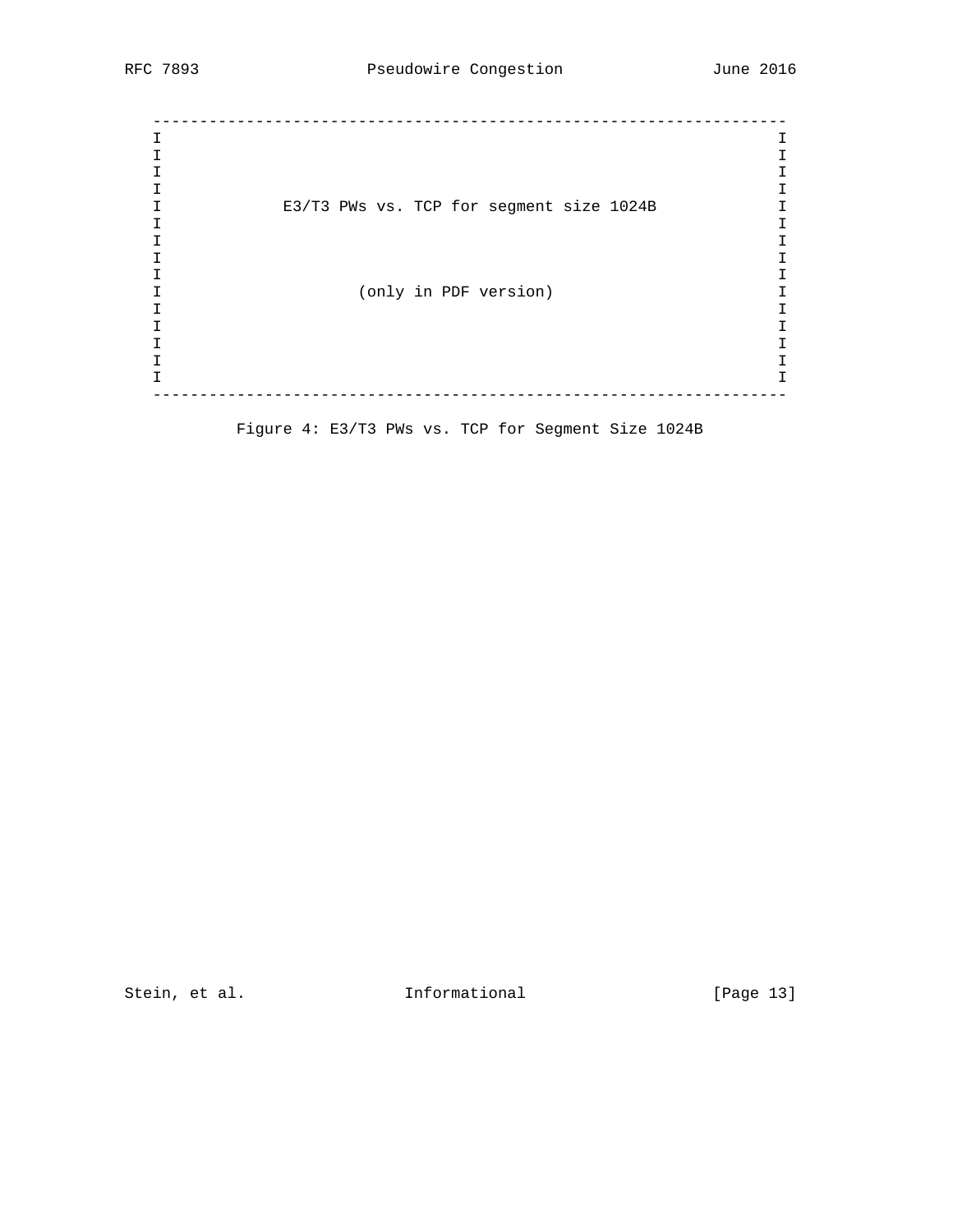We can use the TCP rate equation to determine the precise conditions under which a TDM PW consumes no more bandwidth than a TCP flow between the same endpoints under identical conditions. Replacing the round-trip delay with twice the one-way delay D, setting the bandwidth to that of the TDM service BW, and the segment size to be the TDM fragment (taking into account the PWE3 control word), we obtain the following condition for a TDM PW:

 4 S  $D < - - - - - - - - - - -$ BW f(p)

where:

D is the one-way delay,

S is the TDM segment size (packet excluding overhead) in bytes,

BW is the TDM service bandwidth in bits per second,

 $f(p) = sqrt(2p/3) + 12 sqrt(3p/8) p (1+32p^2).$ 

 One may view this condition as defining a "friendly" operating envelope for a TDM PW, as a TDM PW that occupies no more bandwidth than a TCP flow causes no more congestion than that TCP flow. Under this condition, it is acceptable to place the TDM PW alongside congestion-responsive traffic such as TCP. On the other hand, were the TDM PW to consume significantly more bandwidth than a TCP flow, it could contribute disproportionately to congestion, and its mixture with congestion-responsive traffic might be inappropriate. Note that we are sidestepping any debate over the validity of the TCP friendliness concept and merely saying that there can be no question that a TDM PW is acceptable if it causes no more congestion than a single TCP flow.

 We derived this condition assuming steady-state conditions, and thus two caveats are in order. First, the condition does not specify how to treat a TDM PW that initially satisfies the condition, but is then faced with a deteriorating network environment. In such cases, one additionally needs to analyze the reaction times of the responsive flows to congestion events. Second, the derivation assumed that the TDM PW was competing with long-lived TCP flows, because under this assumption it was straightforward to obtain a quantitative comparison with something widely considered to offer a safe response to congestion. Short-lived TCP flows may find themselves disadvantaged as compared to a long-lived TDM PW satisfying the above condition.

Stein, et al. 10 Informational [Page 14]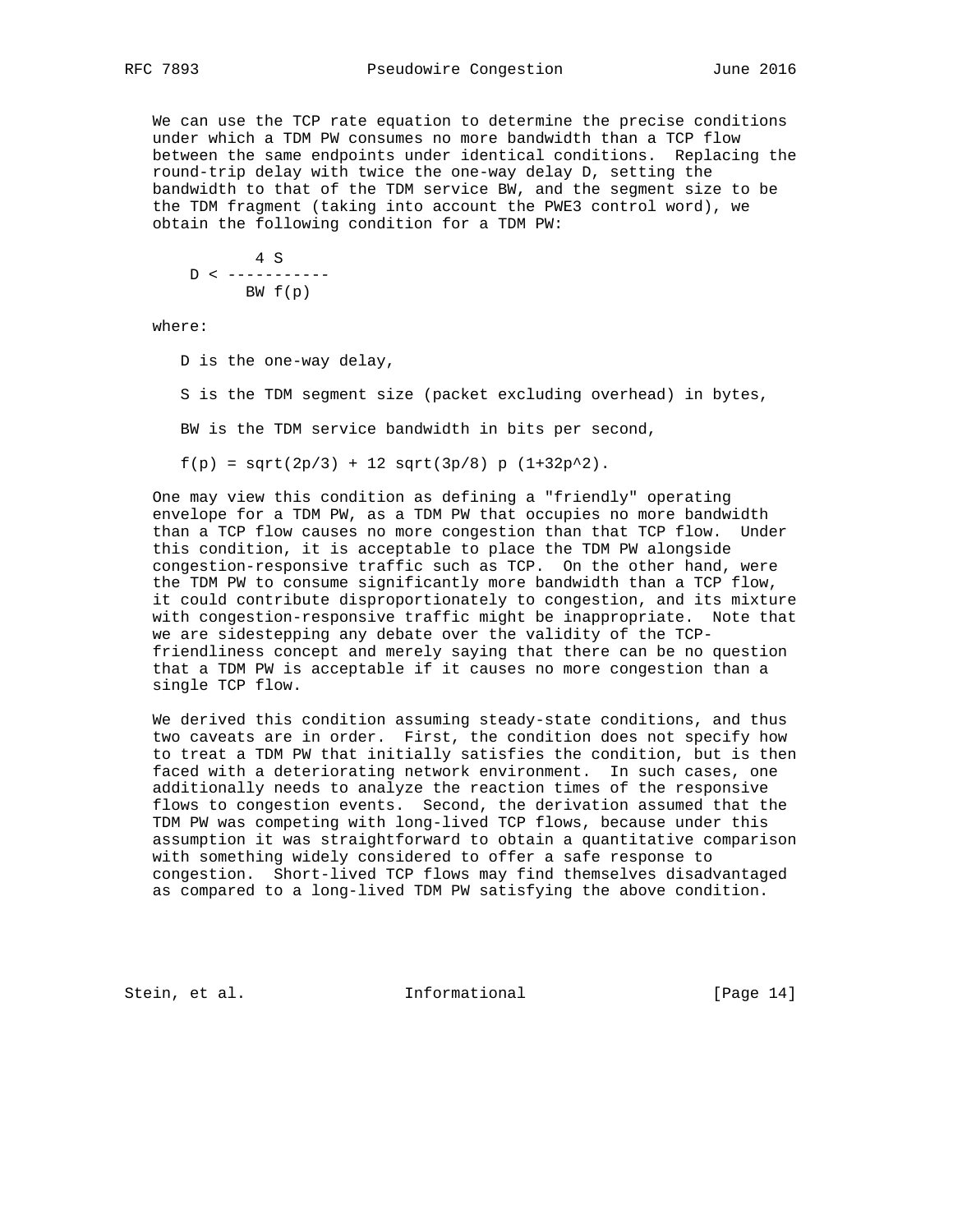We see in Figures 5 and 6 that TDM pseudowires carrying T1 or E1 native services satisfy the condition for all parameters of interest for large packet sizes (e.g., S=512 bytes of TDM data). For the SAToP default of 256 bytes, as long as the one-way delay is less than 10 milliseconds, the loss probability can exceed 0.3 or 0.6 percent. For packets containing 128 or 64 bytes, the constraints are more troublesome, but there are still parameter ranges where the TDM PW consumes less than a TCP flow under similar conditions. Similarly, Figures 7 and 8 demonstrate that E3 and T3 native services with the SAToP default of 1024 bytes of TDM per packet satisfy the condition for a broad spectrum of delays and PLRs.

 -------------------------------------------------------------------- I I I I I I I I I T1 compatibility regions I I I I I I I I I I (only in PDF version) I I I I I I I I I I I --------------------------------------------------------------------

Figure 5: TCP Compatibility Areas for T1 SAToP

Stein, et al. 10 methormational [Page 15]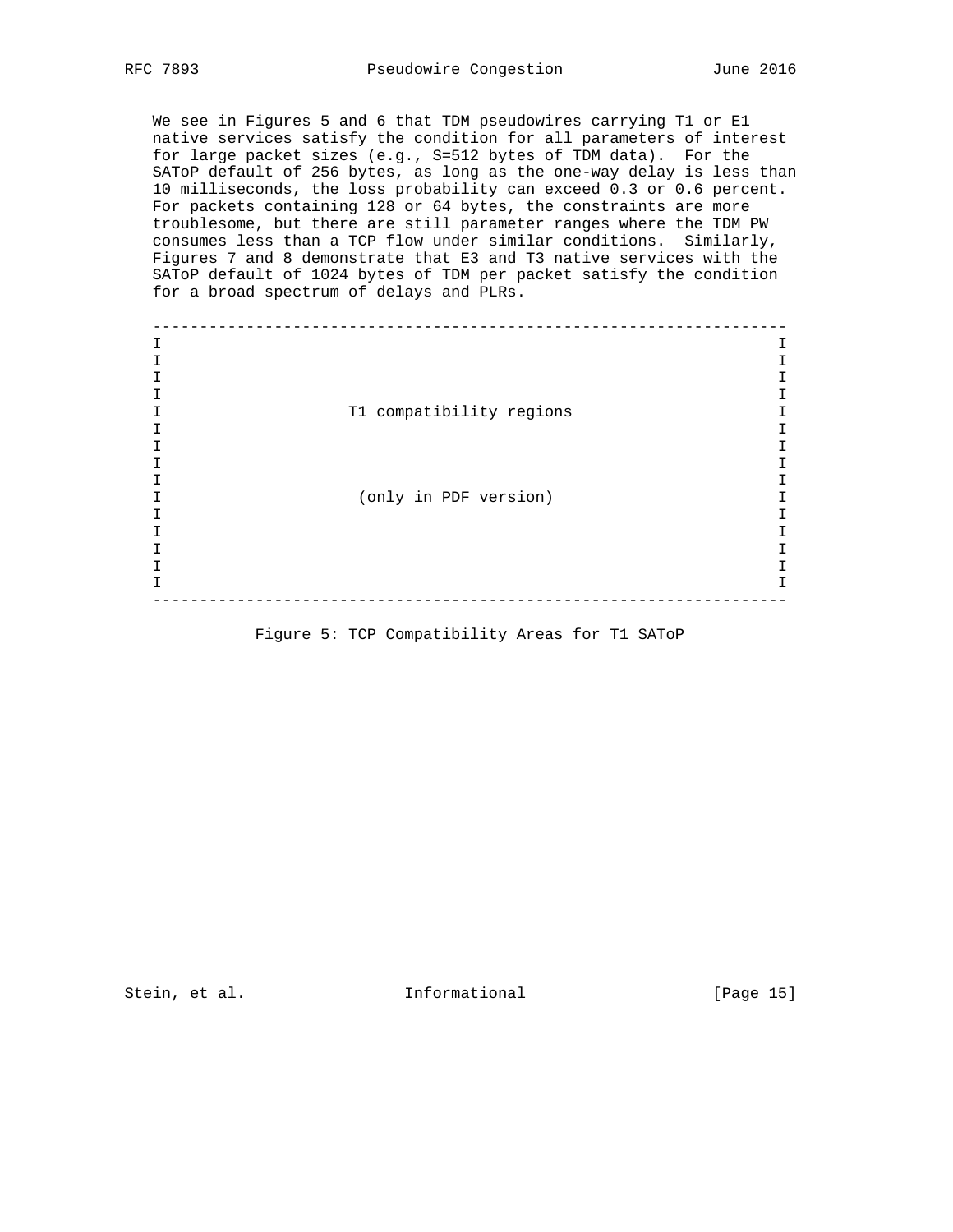| Т |                          |   |
|---|--------------------------|---|
|   |                          |   |
|   |                          |   |
|   |                          | T |
|   | E1 compatibility regions |   |
|   |                          |   |
|   |                          |   |
|   |                          | Τ |
|   |                          |   |
|   | (only in PDF version)    |   |
|   |                          |   |
|   |                          |   |
|   |                          | Τ |
|   |                          |   |
|   |                          | I |
|   |                          |   |

Figure 6: TCP Compatibility Areas for E1 SAToP

Stein, et al. 1nformational [Page 16]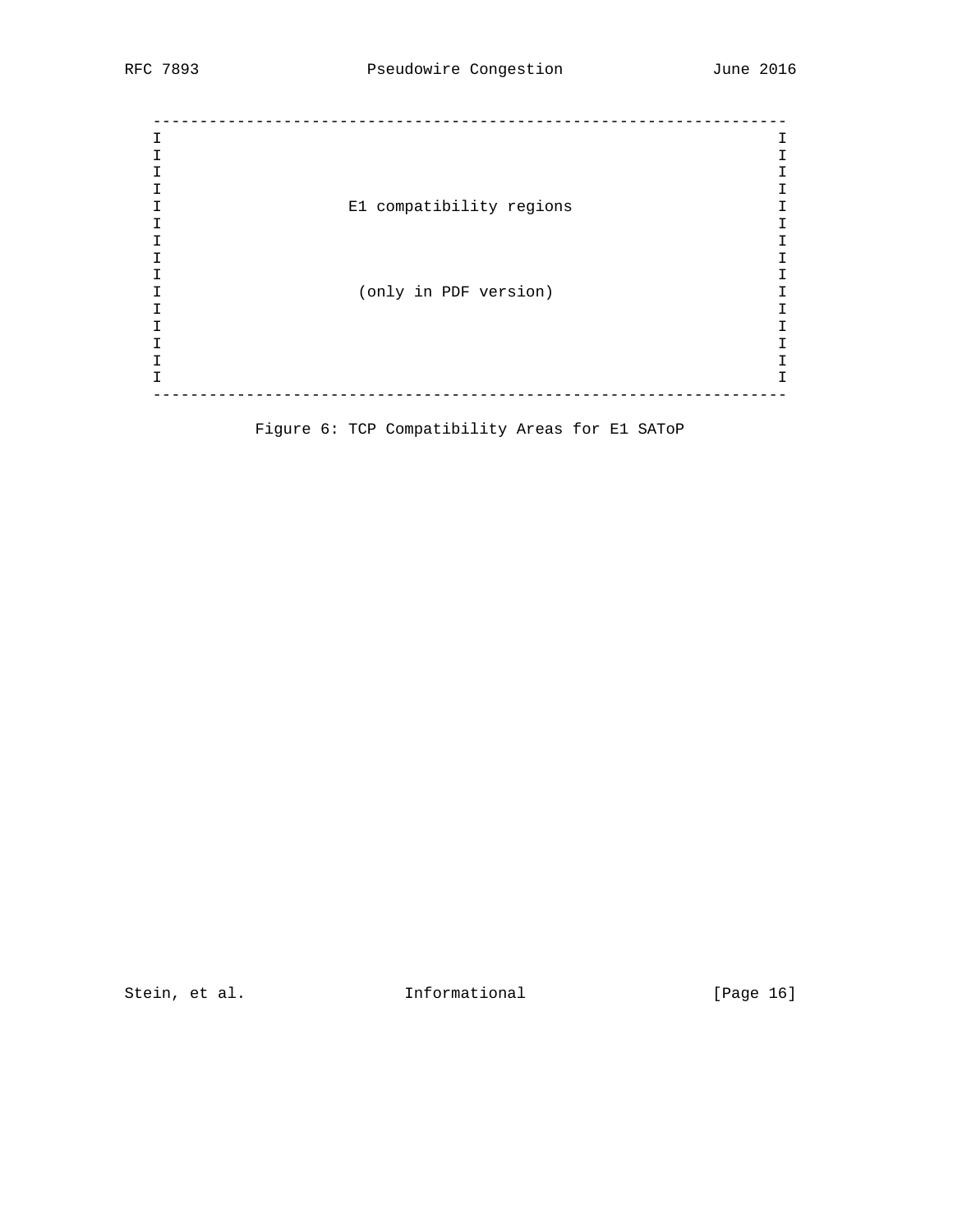| E3 compatibility regions |   |  |  |  |  |
|--------------------------|---|--|--|--|--|
|                          |   |  |  |  |  |
|                          |   |  |  |  |  |
|                          |   |  |  |  |  |
|                          |   |  |  |  |  |
| (only in PDF version)    |   |  |  |  |  |
|                          |   |  |  |  |  |
|                          |   |  |  |  |  |
|                          |   |  |  |  |  |
|                          |   |  |  |  |  |
|                          | Ι |  |  |  |  |
|                          |   |  |  |  |  |

Figure 7: TCP Compatibility Areas for E3 SAToP

Stein, et al. 1nformational [Page 17]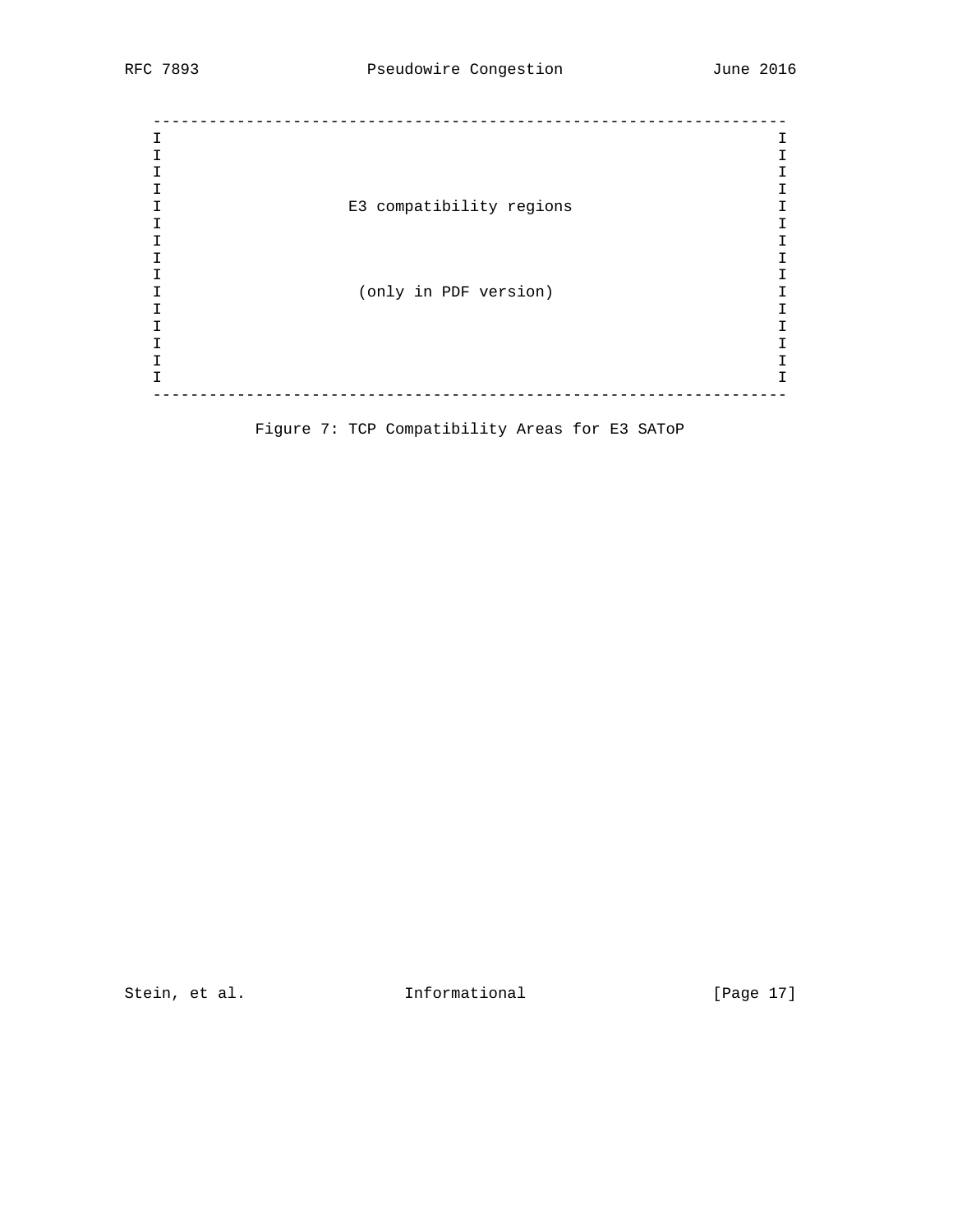| т |                          |    |
|---|--------------------------|----|
|   |                          |    |
|   |                          |    |
|   |                          | T. |
|   | T3 compatibility regions |    |
|   |                          |    |
|   |                          |    |
|   |                          |    |
|   |                          |    |
|   | (only in PDF version)    |    |
|   |                          |    |
|   |                          |    |
|   |                          |    |
|   |                          |    |
|   |                          | Τ  |
|   |                          |    |

Figure 8: TCP Compatibility Areas for T3 SAToP

Stein, et al. 1nformational [Page 18]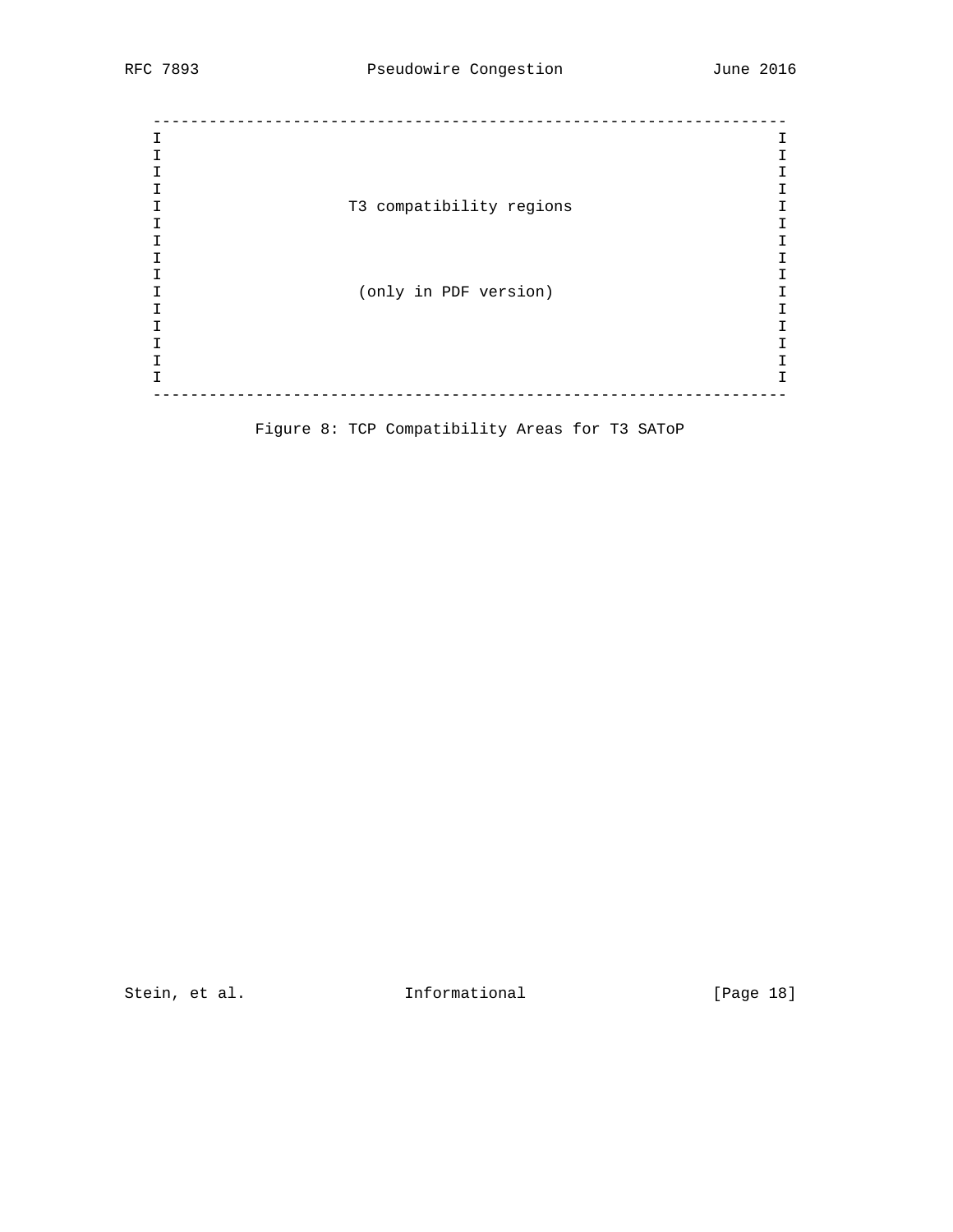# 5. Conclusions

 The figures presented in the previous section demonstrate that TDM service quality degradation generally occurs before the TDM PW would consume more bandwidth than a comparable TCP flow. Thus, while TDM PWs are unable to respond to congestion in a TCP-like fashion, TDM PWs that are able to deliver acceptable TDM service do not contribute to congestion significantly more than a TCP flow.

 Combined with our earlier determination that Ethernet PWs automatically respond in a TCP-like fashion (see Section 3), our final conclusion is that PW-specific congestion-avoidance mechanisms are generally not required. This is true even for TDM PWs, assuming that the TDM management plane initiates service shutdown when service parameters are persistently below levels required by the relevant TDM standards. If the TDM service does not automatically shut down, a mechanism to block persistently unacceptable TDM pseudowires is required, or a transport circuit breaker [CIRCUIT-BREAKER] may be triggered as a last resort.

6. Security Considerations

 This document does not introduce any new congestion-specific mechanisms and thus does not introduce any new security considerations above those present for PWs in general.

7. Informative References

[CIRCUIT-BREAKER]

 Fairhurst, G., "Network Transport Circuit Breakers", Work in Progress, draft-ietf-tsvwg-circuit-breaker-15, April 2016.

- [G703] ITU-T, "Physical/electrical characteristics of hierarchical digital interfaces", ITU Recommendation G.703, April 2016.
- [G775] ITU-T, "Loss of Signal (LOS), Alarm Indication Signal (AIS) and Remote Defect Indication (RDI) defect detection and clearance criteria for PDH signals", ITU Recommendation G.775, October 1998.
- [G826] ITU-T, "Error Performance Parameters and Objectives for International Constant Bit Rate Digital Paths at or above Primary Rate", ITU Recommendation G.826, December 2002.

Stein, et al. 10 Informational [Page 19]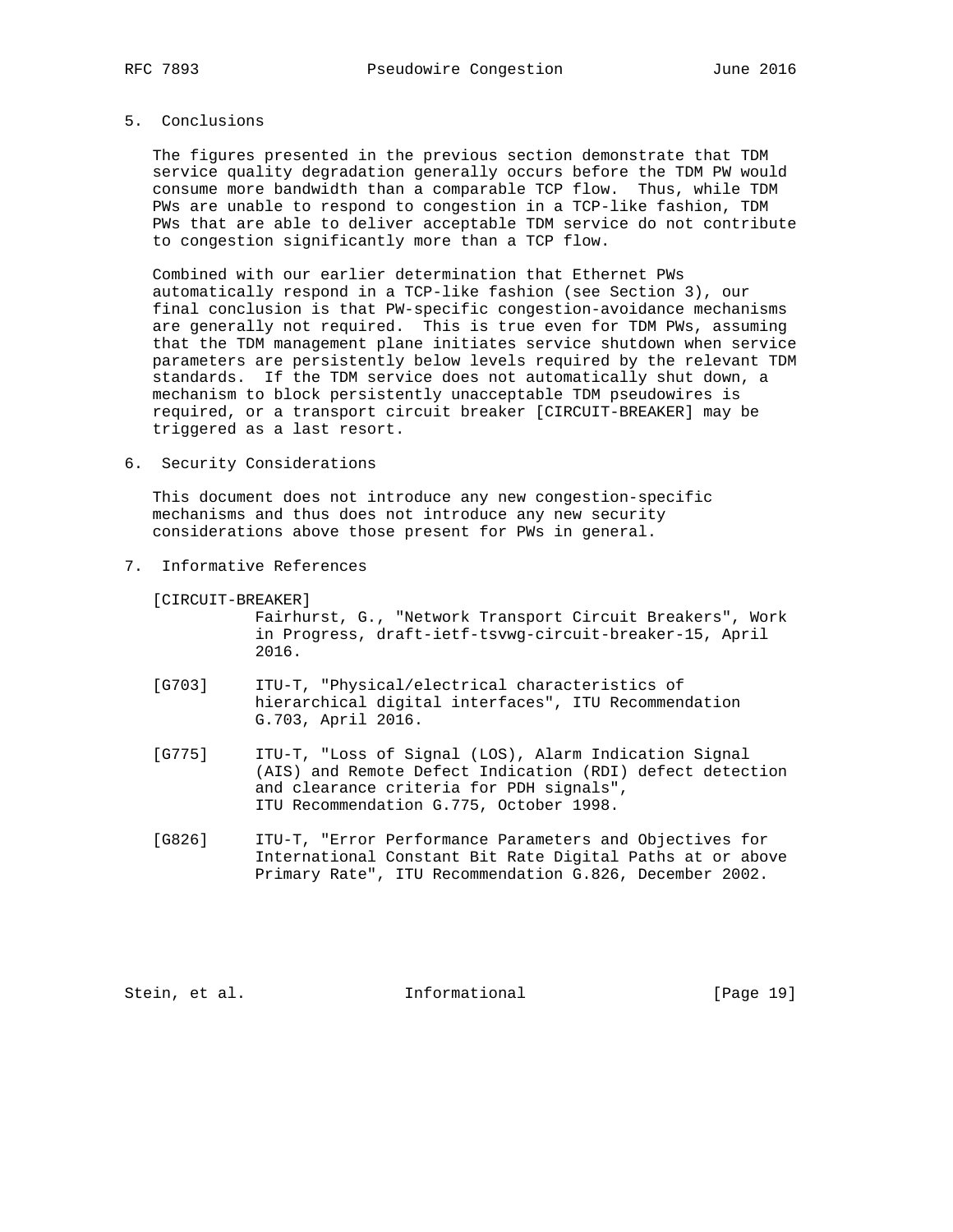- [P50App1] ITU-T, "Telephone Transmission Quality, Telephone Installations, Local Line Networks: Appendix 1", ITU-T Recommendation P.50, February 1998.
- [P800] ITU-T, "Methods for subjective determination of transmission quality", ITU Recommendation P.800, June 1998.
- [P862] ITU-T, "Perceptual evaluation of speech quality (PESQ): An objective method for end-to-end speech quality assessment of narrow-band telephone networks and speech codecs", ITU Recommendation P.826, February 2001.
- [PACKET-LOSS] Stein, J(Y). and I. Druker, "The Effect of Packet Loss on Voice Quality for TDM over Pseudowires", Work in Progress, draft-stein-pwe3-tdm-packetloss-01, December 2003.
- [RFC2784] Farinacci, D., Li, T., Hanks, S., Meyer, D., and P. Traina, "Generic Routing Encapsulation (GRE)", RFC 2784, DOI 10.17487/RFC2784, March 2000, <http://www.rfc-editor.org/info/rfc2784>.
- [RFC2914] Floyd, S., "Congestion Control Principles", BCP 41, RFC 2914, DOI 10.17487/RFC2914, September 2000, <http://www.rfc-editor.org/info/rfc2914>.
- [RFC3031] Rosen, E., Viswanathan, A., and R. Callon, "Multiprotocol Label Switching Architecture", RFC 3031, DOI 10.17487/RFC3031, January 2001, <http://www.rfc-editor.org/info/rfc3031>.
- [RFC3931] Lau, J., Ed., Townsley, M., Ed., and I. Goyret, Ed., "Layer Two Tunneling Protocol - Version 3 (L2TPv3)", RFC 3931, DOI 10.17487/RFC3931, March 2005, <http://www.rfc-editor.org/info/rfc3931>.
- [RFC3985] Bryant, S., Ed. and P. Pate, Ed., "Pseudo Wire Emulation Edge-to-Edge (PWE3) Architecture", RFC 3985, DOI 10.17487/RFC3985, March 2005, <http://www.rfc-editor.org/info/rfc3985>.
	- [RFC4023] Worster, T., Rekhter, Y., and E. Rosen, Ed., "Encapsulating MPLS in IP or Generic Routing Encapsulation (GRE)", RFC 4023, DOI 10.17487/RFC4023, March 2005, <http://www.rfc-editor.org/info/rfc4023>.

Stein, et al. 1nformational [Page 20]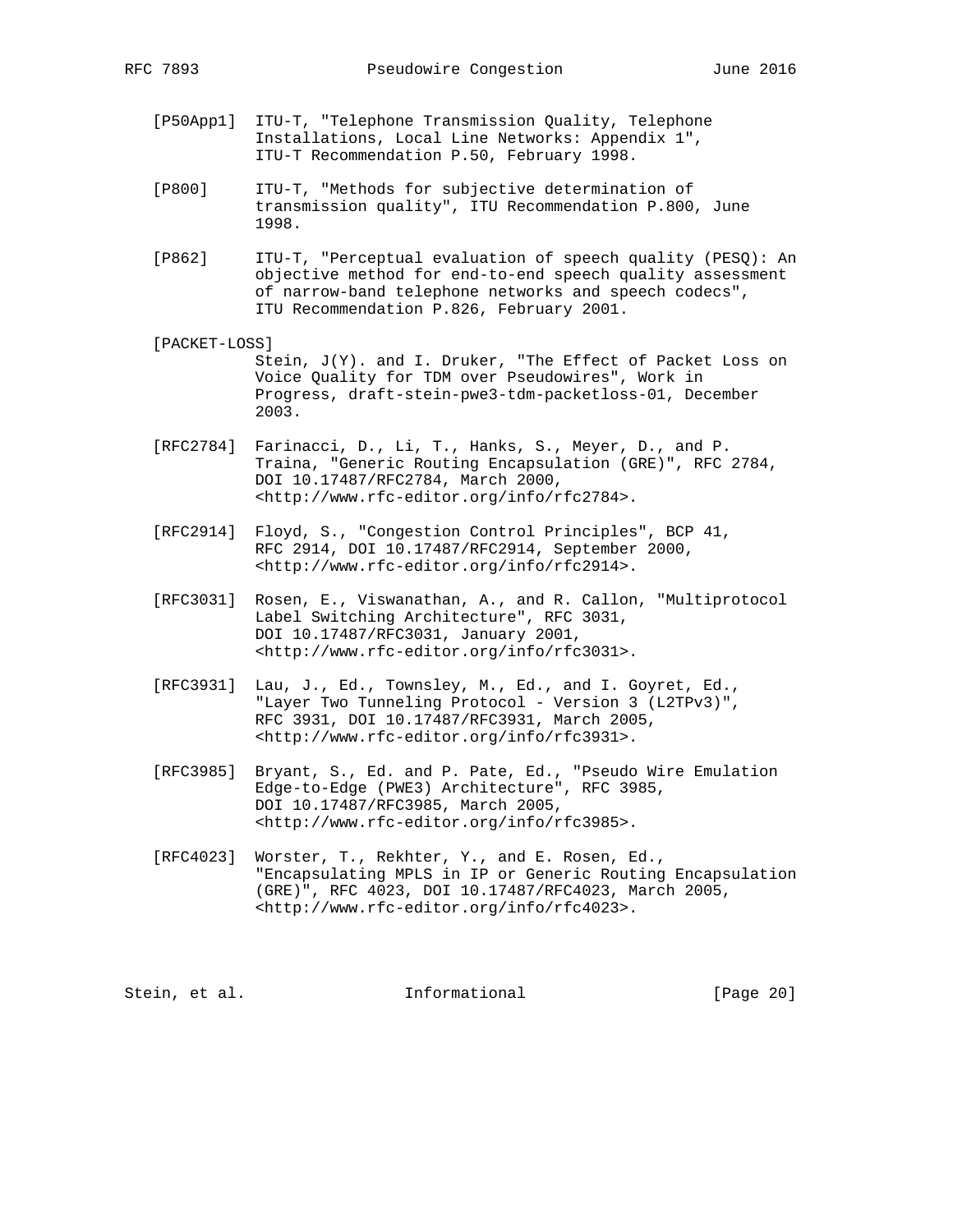- [RFC4553] Vainshtein, A., Ed. and YJ. Stein, Ed., "Structure- Agnostic Time Division Multiplexing (TDM) over Packet (SAToP)", RFC 4553, DOI 10.17487/RFC4553, June 2006, <http://www.rfc-editor.org/info/rfc4553>.
- [RFC5033] Floyd, S. and M. Allman, "Specifying New Congestion Control Algorithms", BCP 133, RFC 5033, DOI 10.17487/RFC5033, August 2007, <http://www.rfc-editor.org/info/rfc5033>.
- [RFC5086] Vainshtein, A., Ed., Sasson, I., Metz, E., Frost, T., and P. Pate, "Structure-Aware Time Division Multiplexed (TDM) Circuit Emulation Service over Packet Switched Network (CESoPSN)", RFC 5086, DOI 10.17487/RFC5086, December 2007, <http://www.rfc-editor.org/info/rfc5086>.
- [RFC5087] Stein, Y(J)., Shashoua, R., Insler, R., and M. Anavi, "Time Division Multiplexing over IP (TDMoIP)", RFC 5087, DOI 10.17487/RFC5087, December 2007, <http://www.rfc-editor.org/info/rfc5087>.
- [RFC5348] Floyd, S., Handley, M., Padhye, J., and J. Widmer, "TCP Friendly Rate Control (TFRC): Protocol Specification", RFC 5348, DOI 10.17487/RFC5348, September 2008, <http://www.rfc-editor.org/info/rfc5348>.

Stein, et al. 10 Informational [Page 21]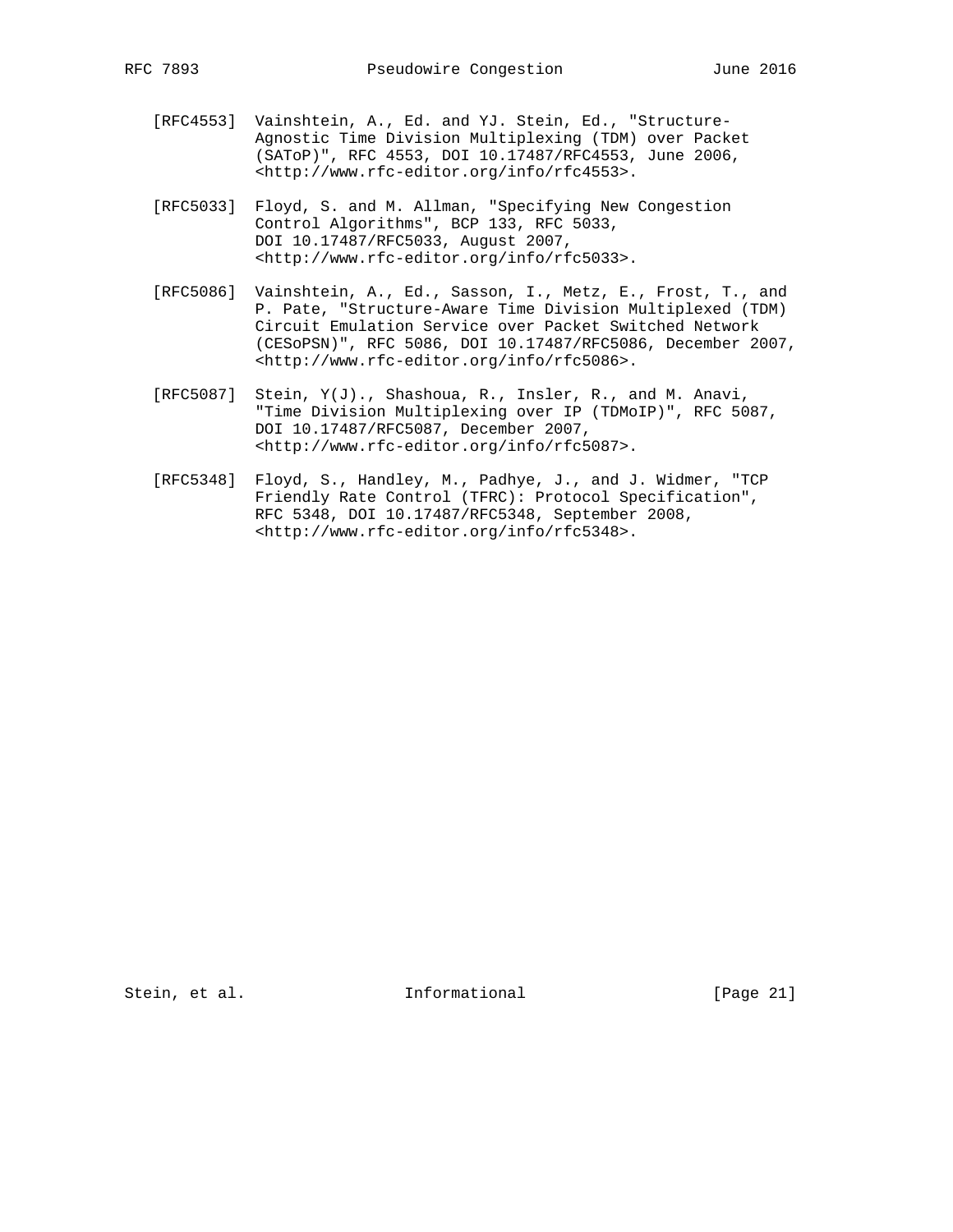Appendix A. Loss Probabilities for TDM PWs

 ITU-T Recommendation G.826 [G826] specifies limits on the Errored Second Ratio (ESR) and the Severely Errored Second Ratio (SESR). For our purposes, we will simplify the definitions and understand an Errored Second (ES) to be a second of time during which a TDM bit error occurred or a defect indication was detected. A Severely Errored Second (SES) is an ES second during which the Bit Error Rate (BER) exceeded one in one thousand  $(10^{\wedge}-3)$ . Note that if the error condition AIS was detected according to the criteria of ITU-T Recommendation G.775 [G775], an SES was considered to have occurred. The respective ratios are the fraction of ES or SES to the total number of seconds in the measurement interval.

 All TDM signals run at 8000 frames per second (higher rate TDM signals have longer frames). So, assuming an integer number of TDM frames per TDM PW packet, the number of packets per second is given by packets per second = 8000 / (frames per packet). Prevalent cases are 1, 2, 4, and 8 frames per packet, translating to 8000, 4000, 2000, and 1000 packets per second, respectively.

 For both E1 and T1 TDM circuits, G.826 allows an ESR of 4% (0.04), and an SESR of 0.2% (0.002). For E3 and T3, the ESR must be no more than 7.5% (0.075), while the SESR is unchanged. Focusing on E1 circuits, the ESR of 4% translates (assuming the worst case of isolated exactly periodic packet loss) to a packet loss event no more than every 25 seconds. However, once a packet is lost, another packet lost in the same second doesn't change the ESR, although it may contribute to the ES becoming an SES. Thus for 1, 2, 4, and 8 frames per packet, the maximum allowed packet loss probability is 0.0005%, 0.001%, 0.002%, and 0.004% respectively.

 These extremely low allowed packet loss probabilities are only for the worst case scenario. With tail-drop buffers, when packet loss is above 0.001%, it is likely that loss bursts will occur. If the lost packets are sufficiently close together (we ignore the precise details here), then the permitted packet loss ratio increases by the appropriate factor, without G.826 being cognizant of any change. Hence, the worst-case analysis is expected to be extremely pessimistic for real networks. Next, we will consider the opposite extreme and assume that all packet loss events are in periodic loss bursts. In order to minimize the ESR, we will assume that the burst lasts no more than one second, and so we can afford to lose in each burst no more than the number of packets transmitted in one second. As long as such one-second bursts do not exceed four percent of the time, we still maintain the allowable ESR. Hence, the maximum

Stein, et al. 1nformational [Page 22]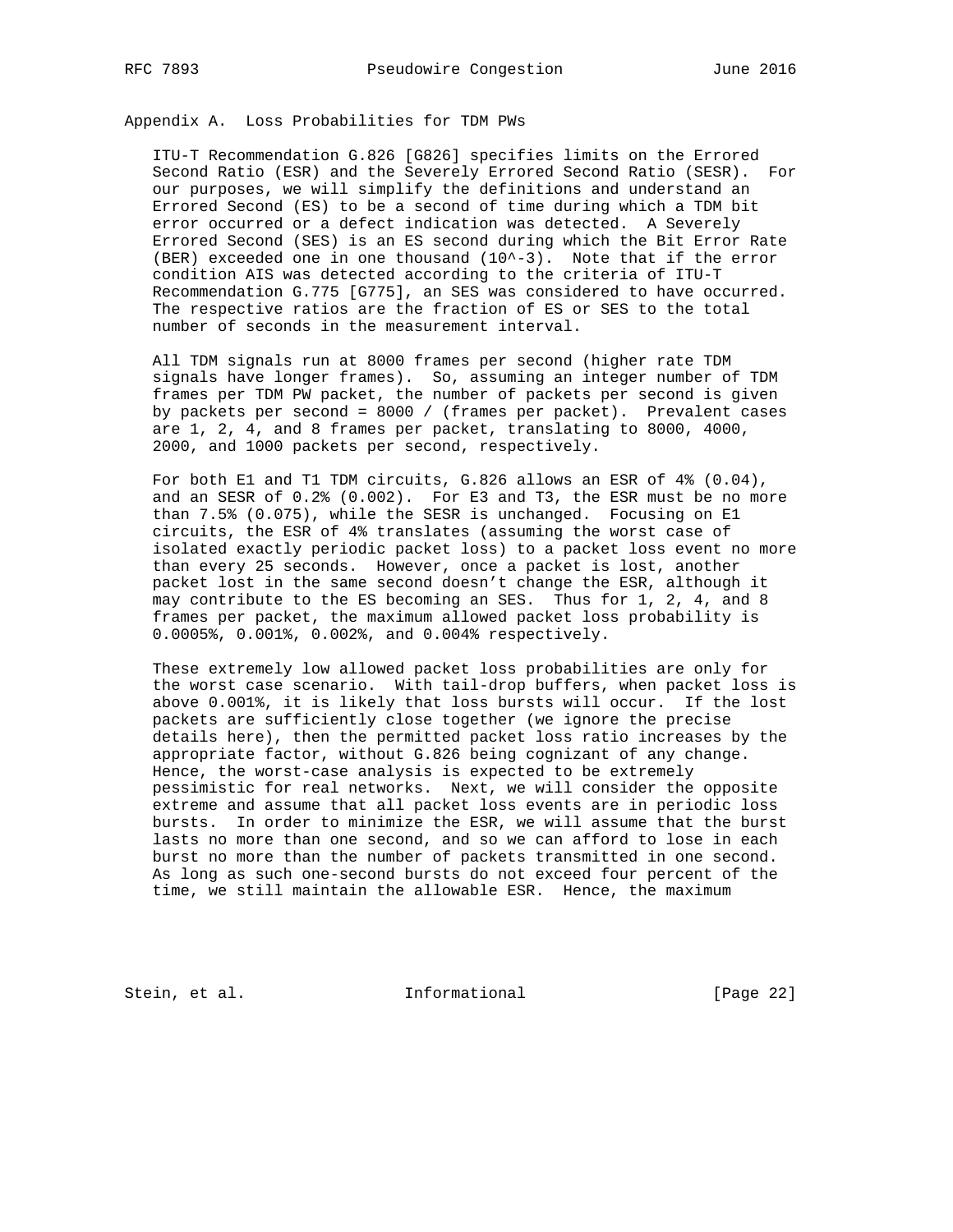permissible packet loss ratio is 4%. Of course, this estimate is extremely optimistic, and furthermore does not take into consideration the SESR criteria.

 As previously explained, an SES is declared whenever AIS is detected. There is a major difference between structure-aware and structure agnostic transport in this regards. When a packet is lost, SAToP outputs an "all-ones" pattern to the TDM circuit, which is interpreted as AIS according to G.775 [G775]. For E1 circuits, G.775 specifies that AIS is detected when four consecutive TDM frames have no more than 2 alternations. This means that if a PW packet or consecutive packets containing at least four frames are lost, and four or more frames of "all-ones" output to the TDM circuit, an SES will be declared. Thus burst packet loss, or packets containing a large number of TDM frames, lead SAToP to cause high SESR, which is 20 times more restricted than ESR. On the other hand, since structure-aware transport regenerates the correct frame alignment pattern, even when the corresponding packet has been lost, packet loss will not cause declaration of SES. This is the main reason that SAToP is much more vulnerable to packet loss than the structure-aware methods.

 For realistic networks, the maximum allowed packet loss for SAToP will be intermediate between the extremely pessimistic estimates and the extremely optimistic ones. In order to numerically gauge the situation, we have modeled the network as a four-state Markov model, (corresponding to a successfully received packet, a packet received within a loss burst, a packet lost within a burst, and a packet lost when not within a burst). This model is an extension of the widely used Gilbert model. We set the transition probabilities in order to roughly correspond to anecdotal evidence, namely low background isolated packet loss, and infrequent bursts wherein most packets are lost. Such simulation shows that up to 0.5% average packet loss may occur and the recovered TDM still conforms to the G.826 ESR and SESR criteria.

Appendix B. Effect of Packet Loss on Voice Quality for Structure-Aware TDM PWs

 Packet loss in voice traffic causes audio artifacts such as choppy, annoying, or even unintelligible speech. The precise effect of packet loss on voice quality has been the subject of detailed study in the Voice over IP (VoIP) community, but VoIP results are not directly applicable to TDM PWs. This is because VoIP packets typically contain over 10 milliseconds of the speech signal, while multichannel TDM packets may contain only a single sample, or perhaps a very small number of samples.

Stein, et al. 1nformational [Page 23]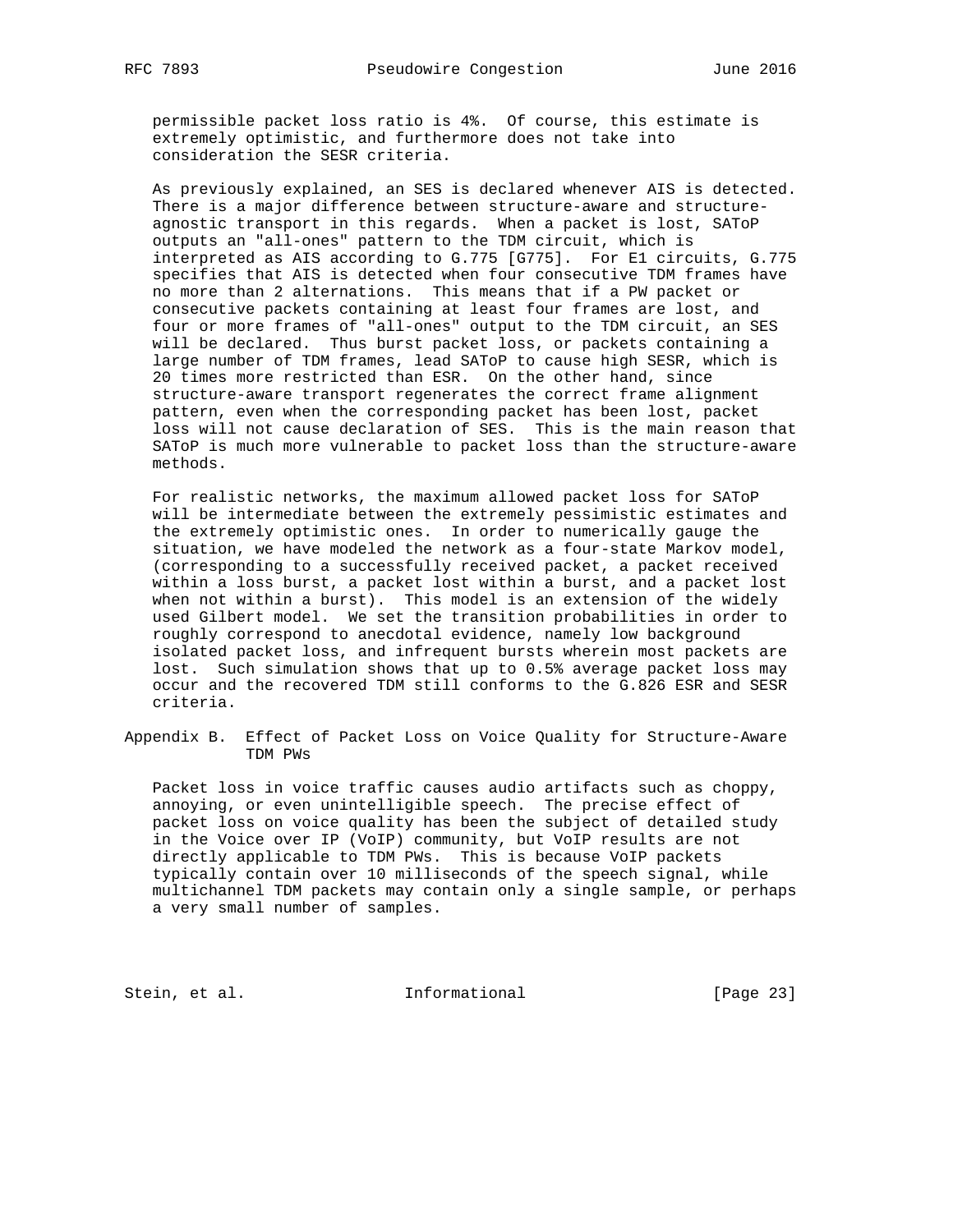The effect of packet loss on TDM PWs has been previously reported [PACKET-LOSS]. In that study, it was assumed that each packet carried a single sample of each TDM timeslot (although the extension to multiple samples is relatively straightforward and does not drastically change the results). Four sample replacement algorithms were compared, differing in the value used to replace the lost sample:

- 1. Replacing every lost sample by a preselected constant (e.g., zero or "AIS" insertion).
- 2. Replacing a lost sample by the previous sample.
- 3. Replacing a lost sample by linear interpolation between the previous and following samples.
- 4. Replacing the lost sample by STatistically Enhanced INterpolation (STEIN).

 Only the first method is applicable to SAToP transport, as structure awareness is required in order to identify the individual voice channels. For structure-aware transport, the loss of a packet is typically identified by the receipt of the following packet, and thus the following sample is usually available. The last algorithm posits the Linear-Predictive Coding (LPC) speech generation model and derives lost samples based on available samples both before and after each lost sample.

 The four algorithms were compared in a controlled experiment in which speech data was selected from English and American English subsets of the ITU-T P.50 Appendix 1 corpus [P50App1] and consisted of 16 speakers, eight male and eight female. Each speaker spoke either three or four sentences, for a total of between seven and 15 seconds. The selected files were filtered to telephony quality using modified IRS filtering and down-sampled to 8 kHz. Packet loss of 0, 0.25, 0.5, 0.75, 1, 2, 3, 4, and 5 percent were simulated using a uniform random number generator (bursty packet loss was also simulated but is not reported here). For each file, the four methods of lost sample replacement were applied and the Mean Opinion Score (MOS) was estimated using PESQ [P862]. Figure 9 depicts the PESQ-derived MOS for each of the four replacement methods for packet drop probabilities up to 5%.

Stein, et al. 10 Informational [Page 24]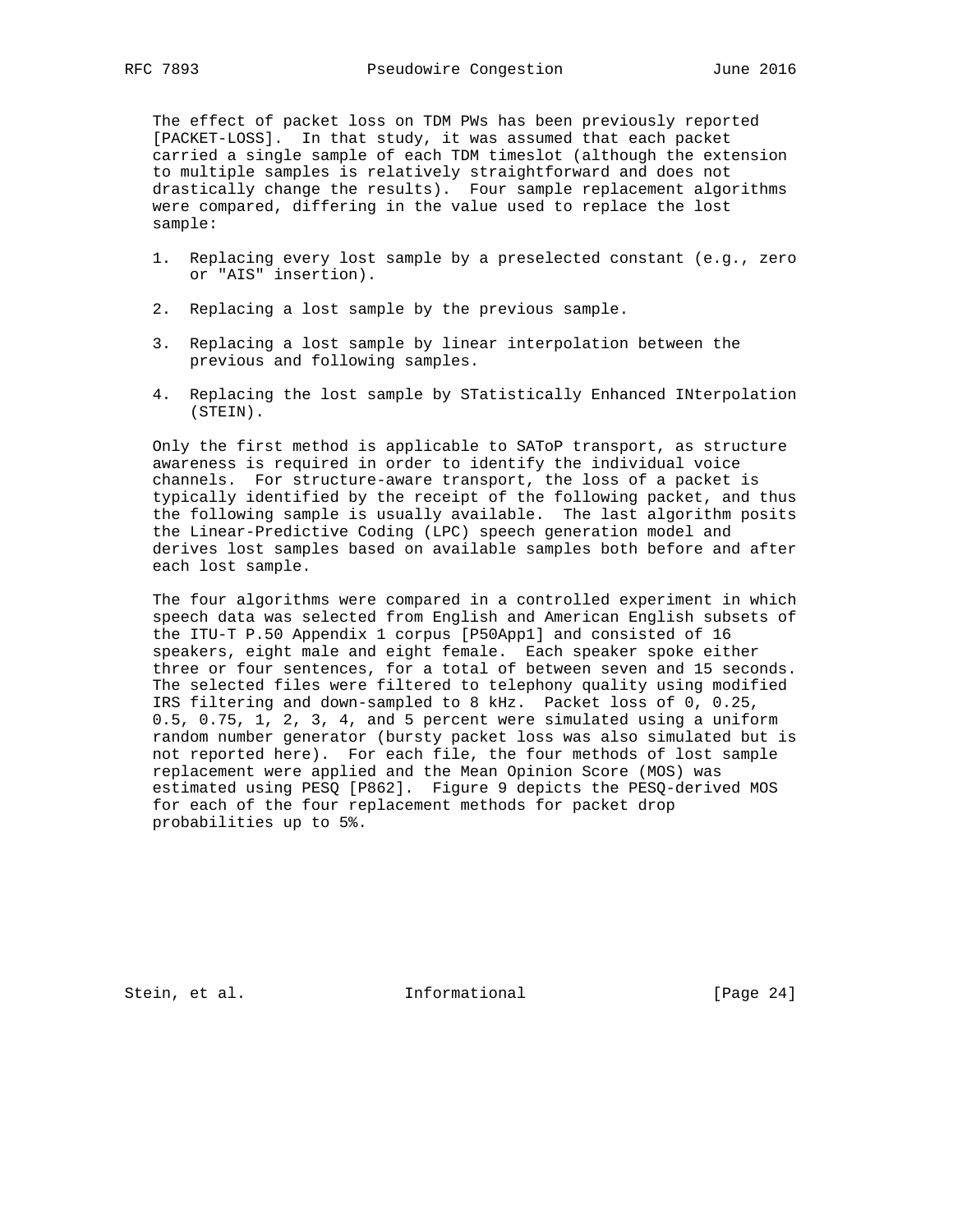-------------------------------------------------------------------- I I I I I I I I I I I I I PESQ-MOS as a function of packet drop probability I I I I I I I I I I (only in PDF version) I I I I I I I I I I I I I I I --------------------------------------------------------------------

Figure 9: PESQ-Derived MOS as a Function of Packet-Drop Probability

 For all cases, the MOS resulting from the use of zero insertion is less than that obtained by replacing with the previous sample, which in turn is less than that of linear interpolation, which is slightly less than that obtained by statistical interpolation.

 Unlike the artifacts that speech compression methods may produce when subject to buffer loss, packet loss here effectively produces additive white impulse noise. The subjective impression is that of static noise on AM radio stations or crackling on old phonograph records. For a given PESQ-derived MOS, this type of degradation is more acceptable to listeners than choppiness or tones common in VoIP.

 If MOS>4 (full toll quality) is required, then the following packet drop probabilities are allowable:

 zero insertion - 0.05% previous sample - 0.25% linear interpolation - 0.75% STEIN - 2%

Stein, et al. 1nformational [Page 25]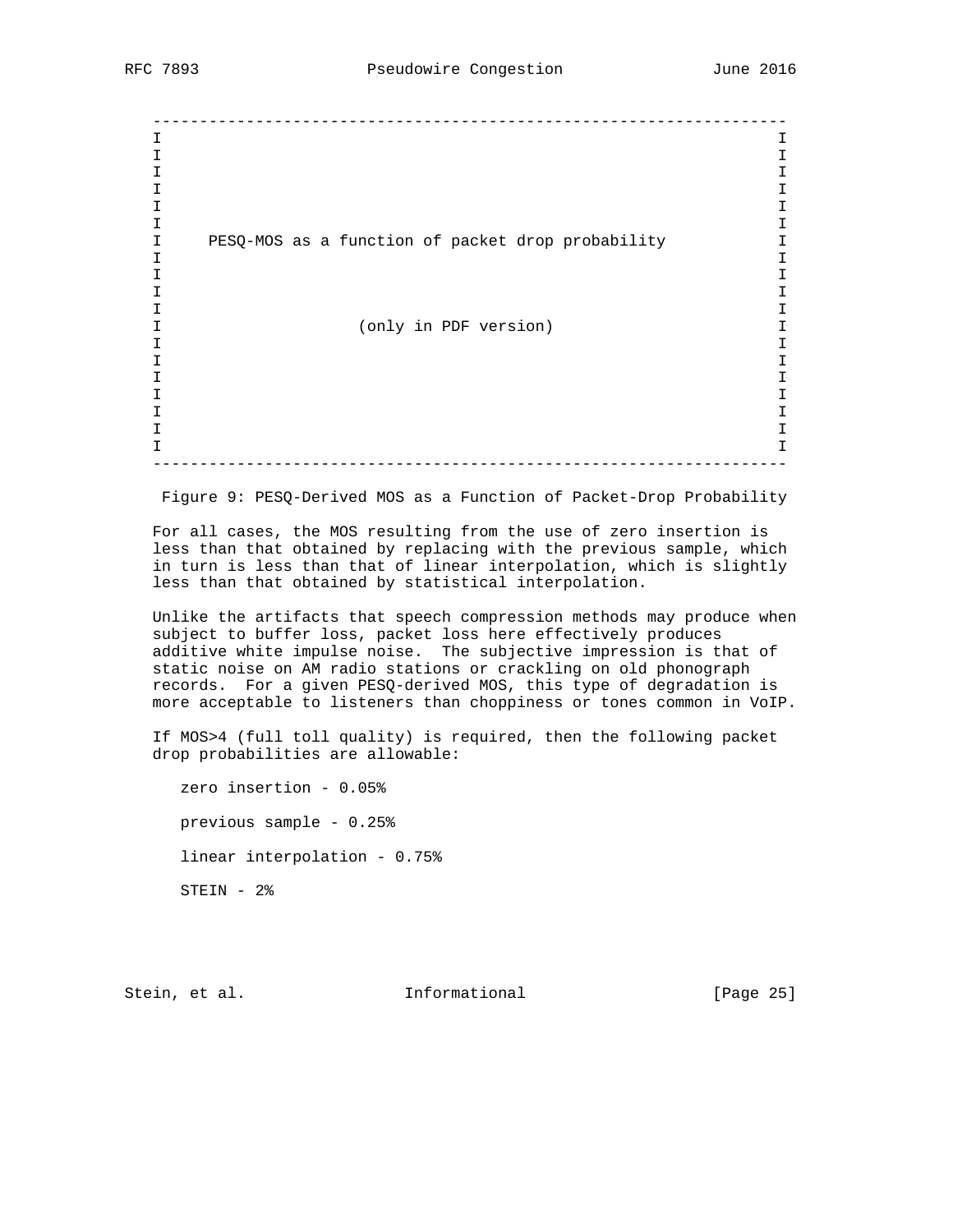If MOS>3.75 (barely perceptible quality degradation) is acceptable, then the following packet drop probabilities are allowable: zero insertion - 0.1% previous sample - 0.75%

linear interpolation - 3%

STEIN - 6.5%

 If MOS>3.5 (cell phone quality) is tolerable, then the following packet drop probabilities are allowable:

 zero insertion - 0.4% previous sample - 2% linear interpolation - 8% STEIN - 14%